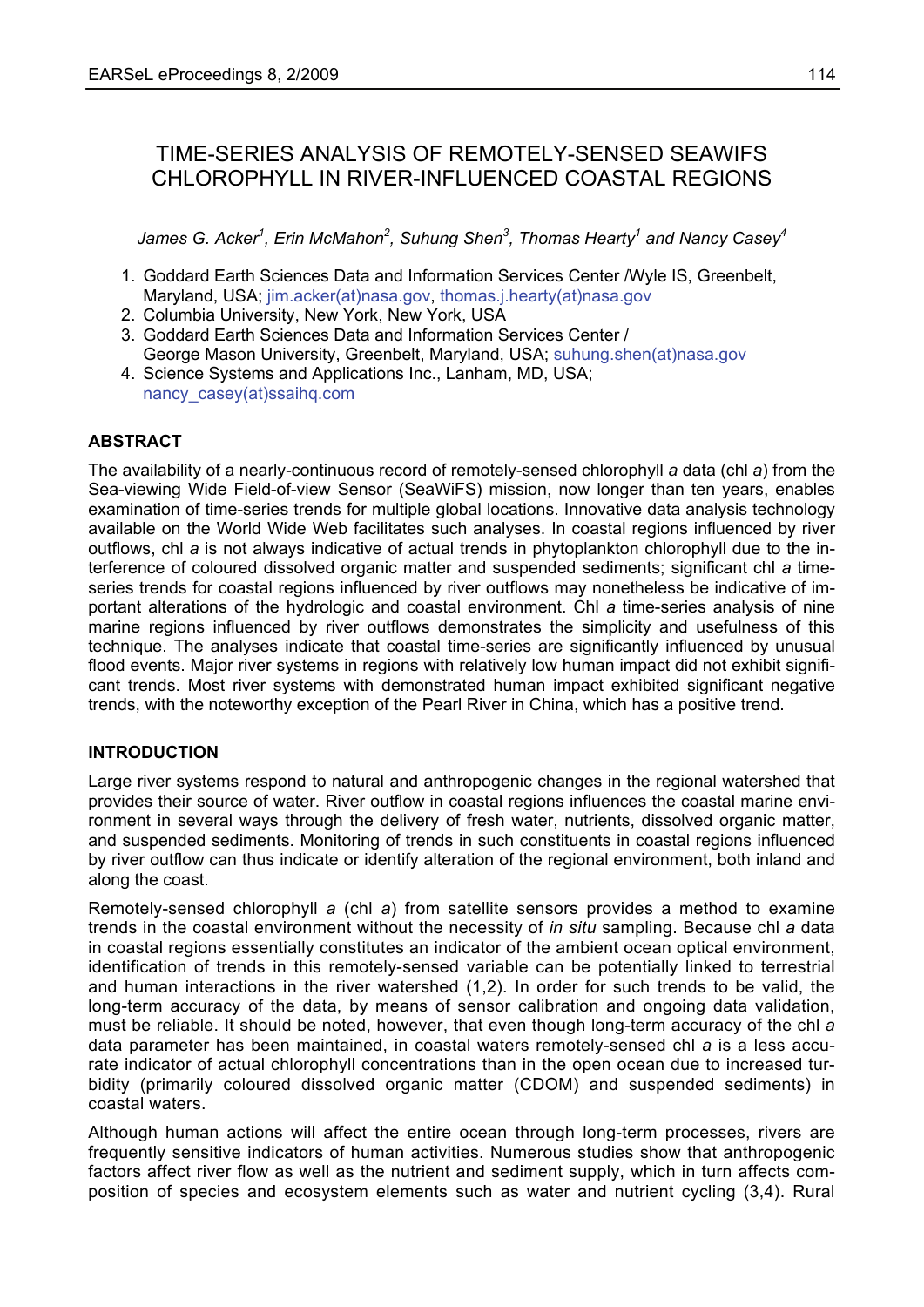inputs, such as deforestation and agricultural production (5); and urban inputs, such as sewage systems and vehicular exhaust (6) cause increases in nutrients in the river. In addition, climate change can be related to changes in river patterns and nutrient loads (7,8). Increases in nutrient loading can threaten the ecological conditions in coastal zones surrounding the rivers through increased phytoplankton productivity, leading to eutrophication, hypoxia (low dissolved oxygen in bottom waters), and anoxia (zero dissolved oxygen in bottom waters) (9,10).

The Sea-viewing Wide Field-of-view Sensor (SeaWiFS) provides a nearly continuous, consistent and reliably-calibrated record of remotely-sensed chl *a* now exceeding 10 years in duration. Maintenance of SeaWiFS calibration, which is necessary for the maintenance of consistent chl *a* retrievals, has been accomplished through a series of monthly lunar calibration maneuvers that utilize the lunar radiance as a constant radiance source (11). Ongoing data validation efforts using research cruise data and data from moored optical sensors are also utilized to maintain consistent chl *a* retrievals.

Analysis of SeaWiFS data has shown a 4% global increase in chlorophyll from 1997 to 2003 with most of the increases occurring in the coastal zones (12). This study represents an initial systematic examination of different oceanic river outflow regions across the globe from 1998 to 2007.

As Earth remote-sensing data becomes increasingly accurate and spans longer continuous periods, analysis of coastal zone trends there is a greater need for easy access to this data for both scientists and interested citizens. The GES DISC Interactive Online Visualization And aNalysis Infrastructure (Giovanni) allows data acquisition and application of basic analytical functions using only a Web browser (13). By eliminating the barriers between data access and scientific inquiry, Giovanni can enable further research into coastal ocean trends and related datasets such as precipitation, wind, and atmospheric conditions. The usefulness of Giovanni to examine various aspects of the coastal zone has already been described (14).

Through its simplicity of use, Giovanni can provide the first step for scientific analysis of remotelysensed chl *a* data. Several studies have used Giovanni to map chl *a* in regional studies, such as the Red Sea (15) the Chesapeake Bay (16) and seasonal variations in the northern South China Sea (17). By demonstrating the ease of chl *a* time-series analysis near river outflows, research to determine the causative factors involved with coastal chl *a* trends may be inspired, as well as more detailed research utilizing both remote sensing and *in situ* data. Such research can be useful both for coastal zone monitoring and also to improve understanding of the relationship between remotely-sensed chl *a* and *in situ* chlorophyll measurements in optically complex coastal waters.

## **River outflow influence on coastal waters**

Rivers integrate environmental change factors, both natural and anthropogenic, over their entire watershed, giving insight into the changes occurring on the land. The regional climate, hydrology and climate changes within the watershed determine the seasonality, size, and outflow of the river. Topography plays an important role in the discharge and the type of sediment transported.

Humans can affect chlorophyll concentrations in the outflow region in two ways: via higher nutrient loading, particularly nitrogen and phosphorous, or by influencing the mean flow and sediment load. Increases in nutrients will commonly lead to increased phytoplankton productivity and thus an increase in remotely-sensed chl *a*.

Direct nutrient loading usually occurs due to land-use changes. Increases in nitrogen-rich fertilizer, phosphorous-rich sewage from urban waste, and run-off due to land-use change and deforestation are a few examples of direct nutrient loading. It is often hard to fully characterize these anthropogenic factors and even harder to quantify their effects.

Indirect nutrient loading is a result of changes in discharge and sediments, which carry nutrients. Discharge and sediment load provide insight into the nutrients entering the ocean from the river, especially through trends over time. In most cases, water discharge and sediment load exhibit a strong correlation. However, human-built reservoirs can skew this correlation. Reservoir dams can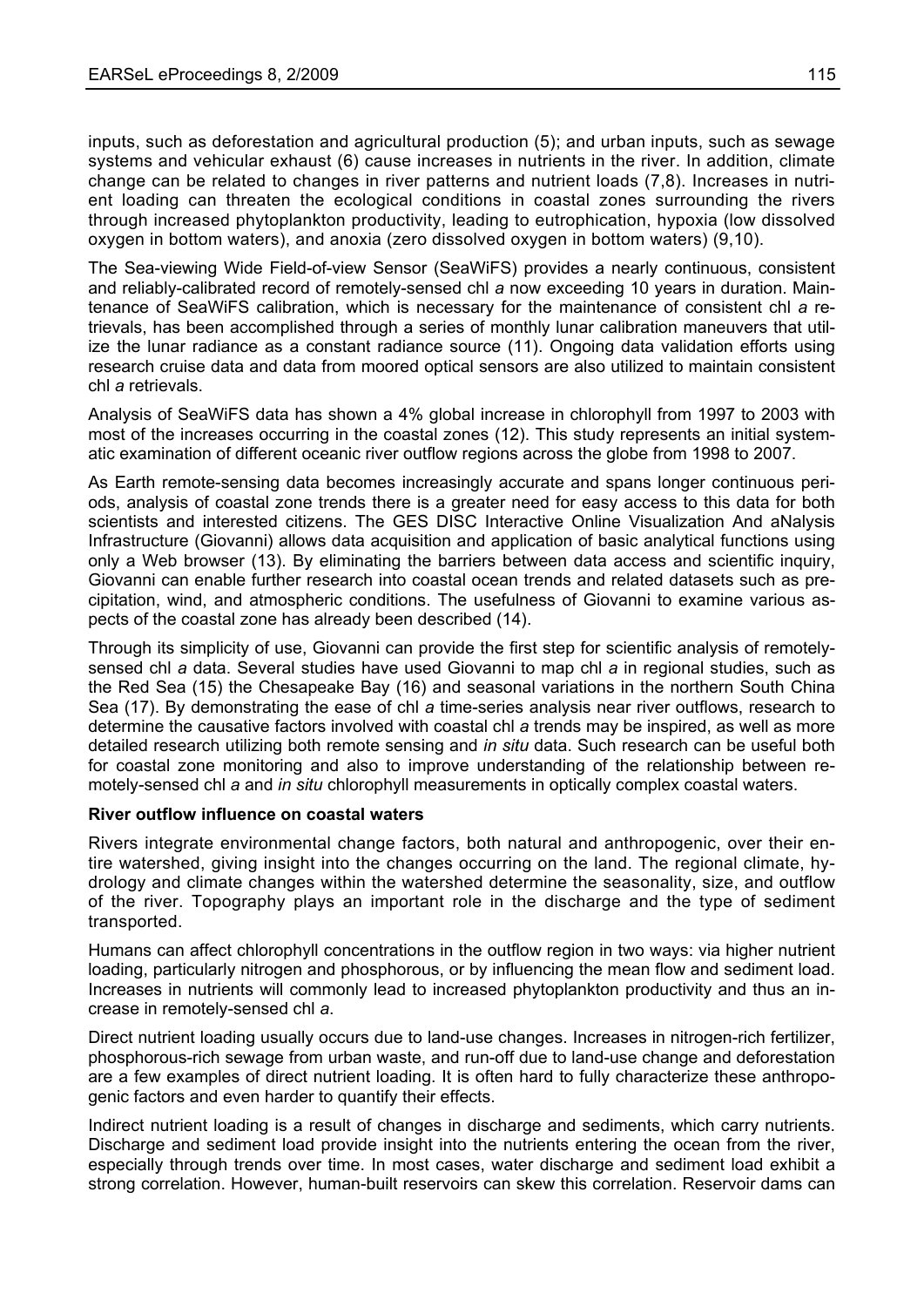block sediment transport and restrict discharge, causing decreases in nutrient delivery to the ocean.

Our study focuses on examining river outflow trends for significance and outlining some watershed alterations that may be related to these trends. We present the time-series results in conjunction with brief general descriptions of each river and river outflow region. This information outlines average discharge and sediment load, seasonality, and any human interference through dams. These are some of the primary factors that can lead to observable significant trends in coastal waters influenced by river systems.

## **METHODS**

SeaWiFS global Level 3 monthly data products are acquired as they are generated by the NASA Ocean Biology Processing Group (OBPG) and ingested into the Giovanni system. SeaWiFS Level 3 data products are binned and averaged to global  $9 \times 9$  km<sup>2</sup> resolution on an equal-area grid. Giovanni allows averaging of the mapped 0.083° × 0.083° grid values in any user-selected region. Average monthly chl *a* time-series are generated over the user-selected time period by generating the average chl *a* value for the selected region and then plotting each consecutive average value. Giovanni generates the arithmetic mean of the data values within the selected region.

In this study, Giovanni was employed to generated chl *a* time-series for nine distinct river outflow systems (The Mississippi River has both a western and eastern time-series due to the strong influence of a western-flowing coastal current). Figure 1 shows the selected areas chosen. Table 1 provides the corner coordinates for each region. Each area is a  $0.5^{\circ} \times 0.5^{\circ}$  region as close as possible to the river mouth, but possessing an average chl *a* concentration over the entire time-series not exceeding 1 mg/m<sup>3</sup>. This concentration range was selected to reduce the influence of turbidity and CDOM, although their influence cannot be ruled out, particularly during high flow regimes, due to the known difficulty of discriminating CDOM from chl *a* in SeaWiFS data. In the case of large rivers, the area of ocean influenced by the river plume can be extensive; we utilized Giovanni to examine yearly averaged regional images to establish the apparent spatial extent of river-influenced waters. The Congo River-influenced region, for example, extends to at least 0° latitude from the river mouth location at 12° E latitude, approximately 1300 km; the Congo River study area was 1100 km from the river mouth. Because the lower concentration zones are situated near the boundary of the river-influenced region, alterations of flow regime or nutrient content would be expected to more significantly influence transitional regions than deeper in the river-influenced zone where conditions are less variable.

The Giovanni ASCII text output of time-series values was input into a MS Excel™ spreadsheet. Chl *a* time-series were generated over a nine-year time span. Linear regression was then applied to these complete monthly datasets using the least-squares linear fit method. This methodology is a simple way to perform trend analysis despite the potential sensitivity of the computational method to outliers. Significance of the linear model was determined by a 95% confidence interval (p <. 05) using ANOVA analysis (18). The significance of the overall trend (and whether it was linear) was evaluated using the *f*-test. The  $r^2$ -value (coefficient of determination) was used to indicate how well the regression line fitted the actual data. In addition, we created plots of the yearly average of monthly chl *a* anomalies to mirror the 2005 study of global trends in chl *a* concentrations (12). These trends were calculated by 1) subtracting the average mean monthly value from each month which created monthly anomalies, 2) creating yearly anomalies by averaging the monthly anomalies for each year, and 3) applying regression analysis (Figure 15).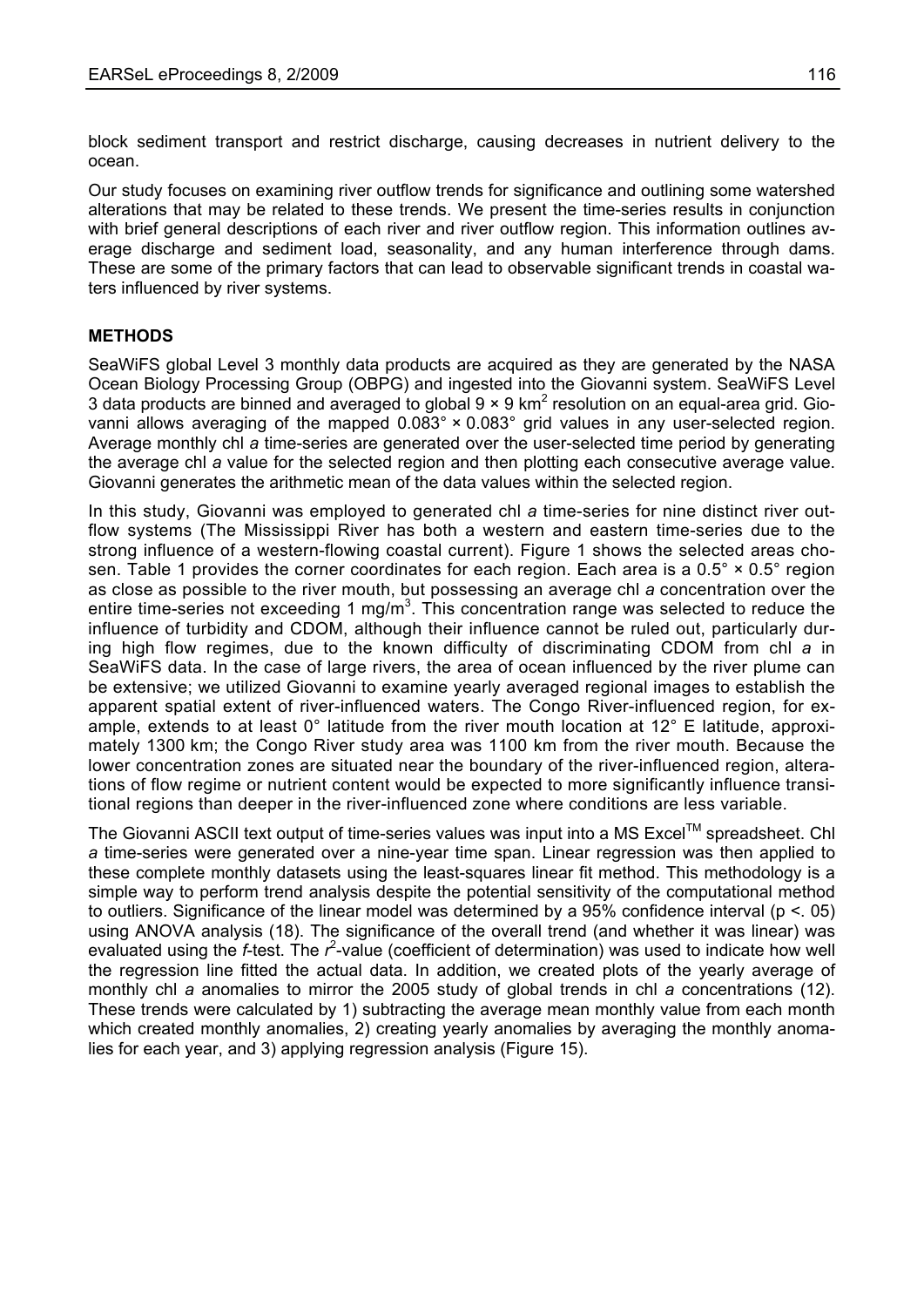

*Figure 1: Map of the nine river outflows that were evaluated for this study*.

|  | Table 1: Latitude-longitude corner coordinates (in digital format) for the ten river-influenced |  |  |  |  |  |
|--|-------------------------------------------------------------------------------------------------|--|--|--|--|--|
|  | $0.5^{\circ}$ x 0.5 $^{\circ}$ regions for which chl a time-series were generated.              |  |  |  |  |  |

| <b>RIVER SYSTEM</b> | <b>North</b> | South  | West     | East     |
|---------------------|--------------|--------|----------|----------|
| Amazon              | 8.0          | 7.5    | $-51.0$  | $-50.5$  |
| Congo               | $-5.0$       | $-5.5$ | 2.0      | 2.5      |
| Eel                 | 41.5         | 41.0   | $-125.9$ | $-125.4$ |
| Ganges              | 20.3         | 19.8   | 89.4     | 89.9     |
| Guadalquivir        | 36.5         | 36.0   | $-6.8$   | $-6.3$   |
| Mississippi (East)  | 29.6         | 29.1   | $-86.75$ | $-86.25$ |
| Mississippi (West)  | 28.75        | 28.25  | $-94.0$  | $-93.5$  |
| Orinoco             | 12.5         | 12.0   | $-64.8$  | $-64.3$  |
| Pearl               | 22.5         | 22.0   | 117.5    | 118.0    |
| Po                  | 44.5         | 44.0   | 13.5     | 14.0     |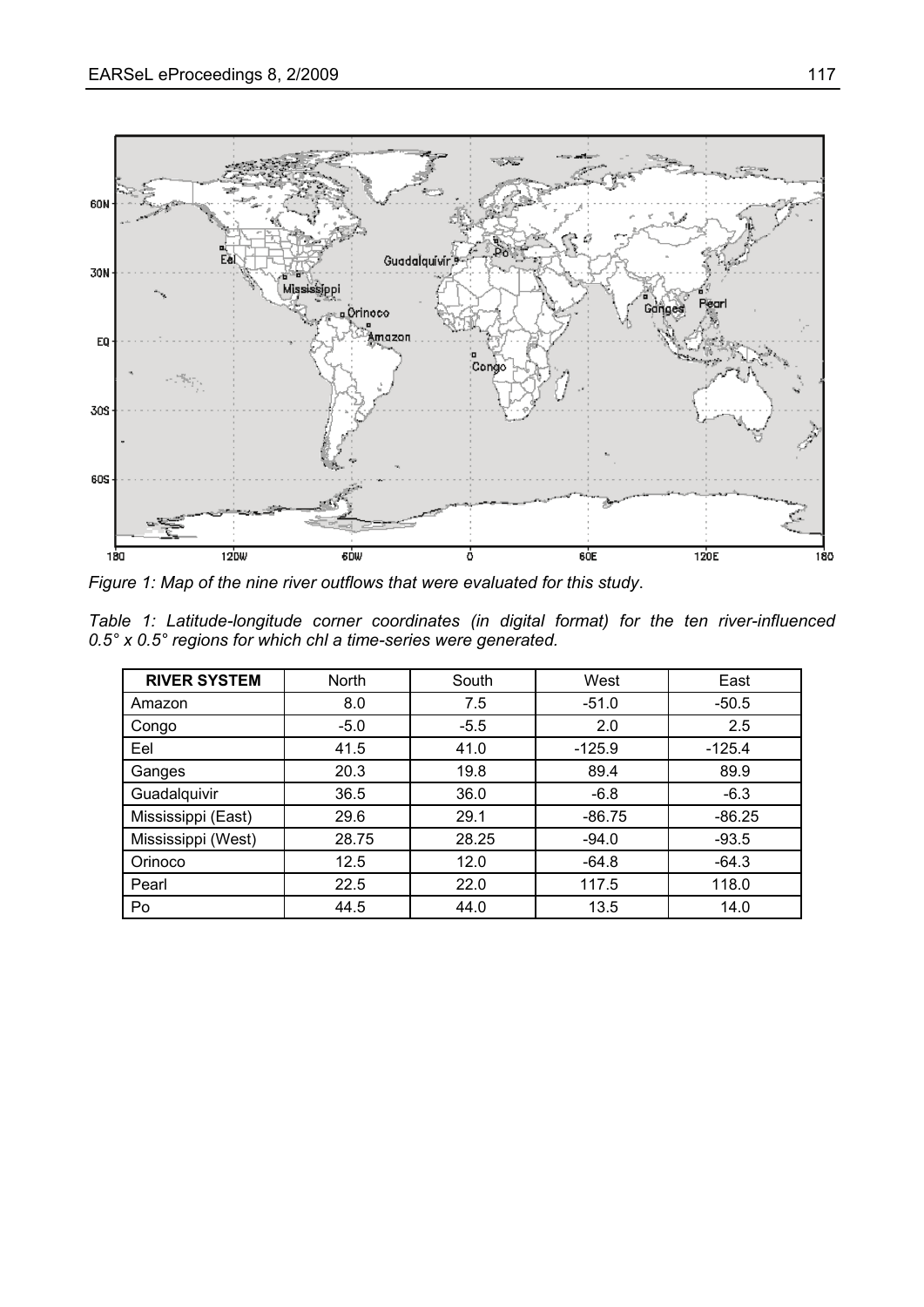#### **RESULTS**

The results of each time-series analysis are presented subsequently. A brief description of the river system and potential influential factors in the watershed is presented with each time-series plot and statistical summary.

#### **Amazon River**

### *Physical description:*

The Amazon River, which contributes approximately one-fifth of the total world river flow to the oceans, has an average discharge rate of 219,000  $m^3/s$ . It encompasses a watershed basin of  $6,915,000$  km<sup>2</sup>, which is the largest drainage basin in the world. As a tropical river, the Amazon is influenced by dry and rainy seasons. In this large basin, not all of the tributaries have the same seasonal flow, so the Amazon's seasonal peaks are produced by more than one river. The Amazon transports and deposits around 1200 million tons of sediment/year (19,20). Although there are few dams currently interrupting the Amazon's flow, a plan for two new hydroelectric dams was approved recently.

#### *Time-series trend analysis:*

The Amazon River has a slightly decreasing trend, but it is not significant. The yearly anomaly data also has a decreasing trend. The approximate distance of the time-series study area from the river outlet is 850 km.



*Figure 2: Time-series of SeaWiFS chl a for the Amazon River study area.*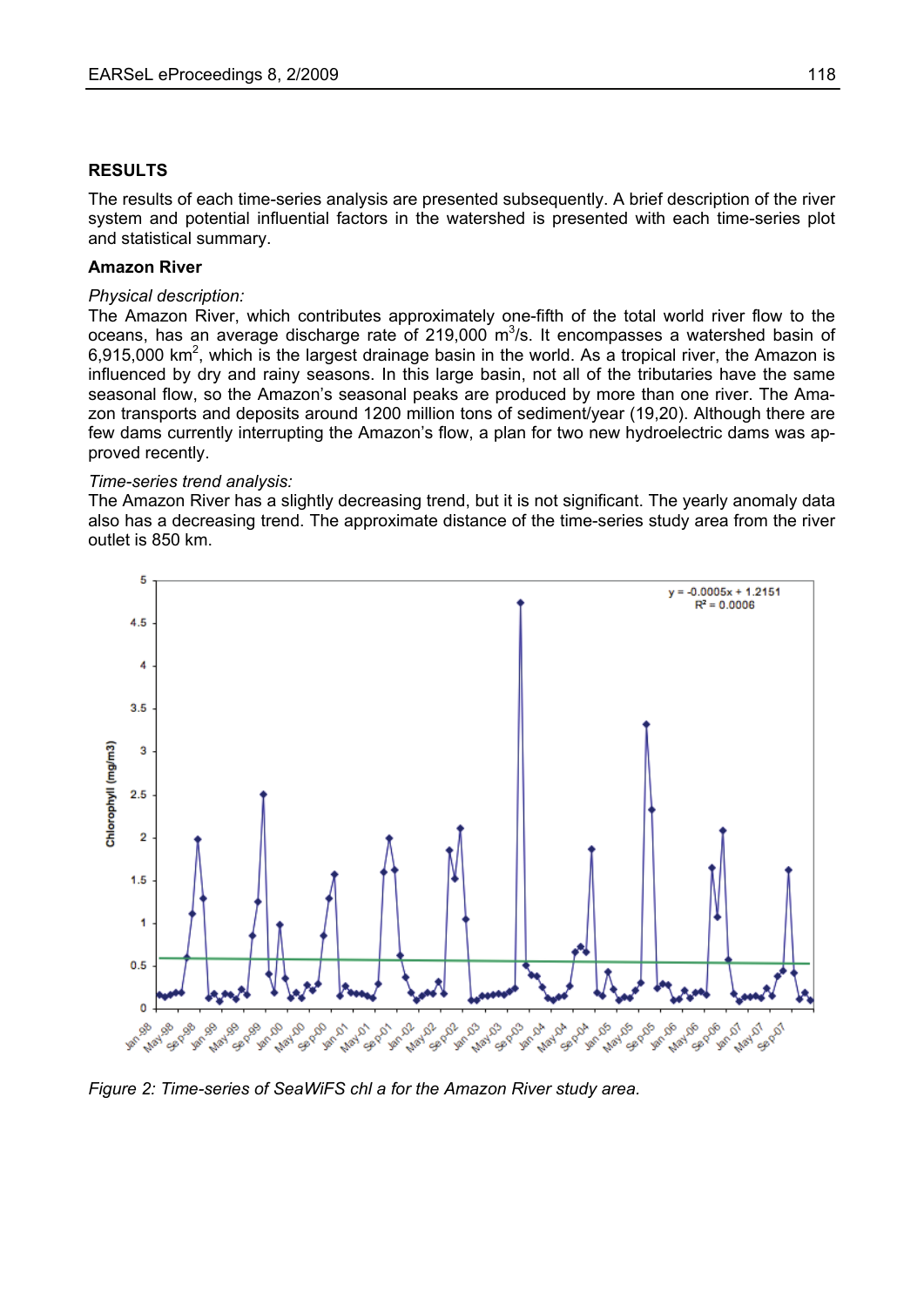#### **Congo River**

#### *Physical Description*:

With the second-largest river outflow rate next to the Amazon, the Congo River has an average discharge rate of 41,800 m<sup>3</sup>/s. Its watershed is slightly larger than the Mississippi at 3,680,000 km<sup>2</sup>. It has a fairly stable flow with some seasonality. The Congo deposits around 30-40 million tons of sediments/year, which is mostly fine-grained (19,21). Because the sediments are mostly fine-grained and there is little human influence along the Congo, the sediment discharge is unusually low compared to other rivers. The Congo River currently has two large dams, Inga 1 and Inga 2. However, both are working at half their capacity.

#### *Time-series trend analysis*:

The Congo River shows a decreasing chl *a* concentration in the monthly and yearly anomaly data. Our study area was far from the coastline to avoid the 1mg/m<sup>3</sup> chl *a* concentration values. This decreasing trend corresponds with the results presented in (12) which showed a few small areas with significant decreasing trends. However, the trend in our study region was not significant. The approximate distance of the time-series study area from the river outlet is 1100 km.



*Figure 3: Time-series of SeaWiFS chl a for the Congo River study area.*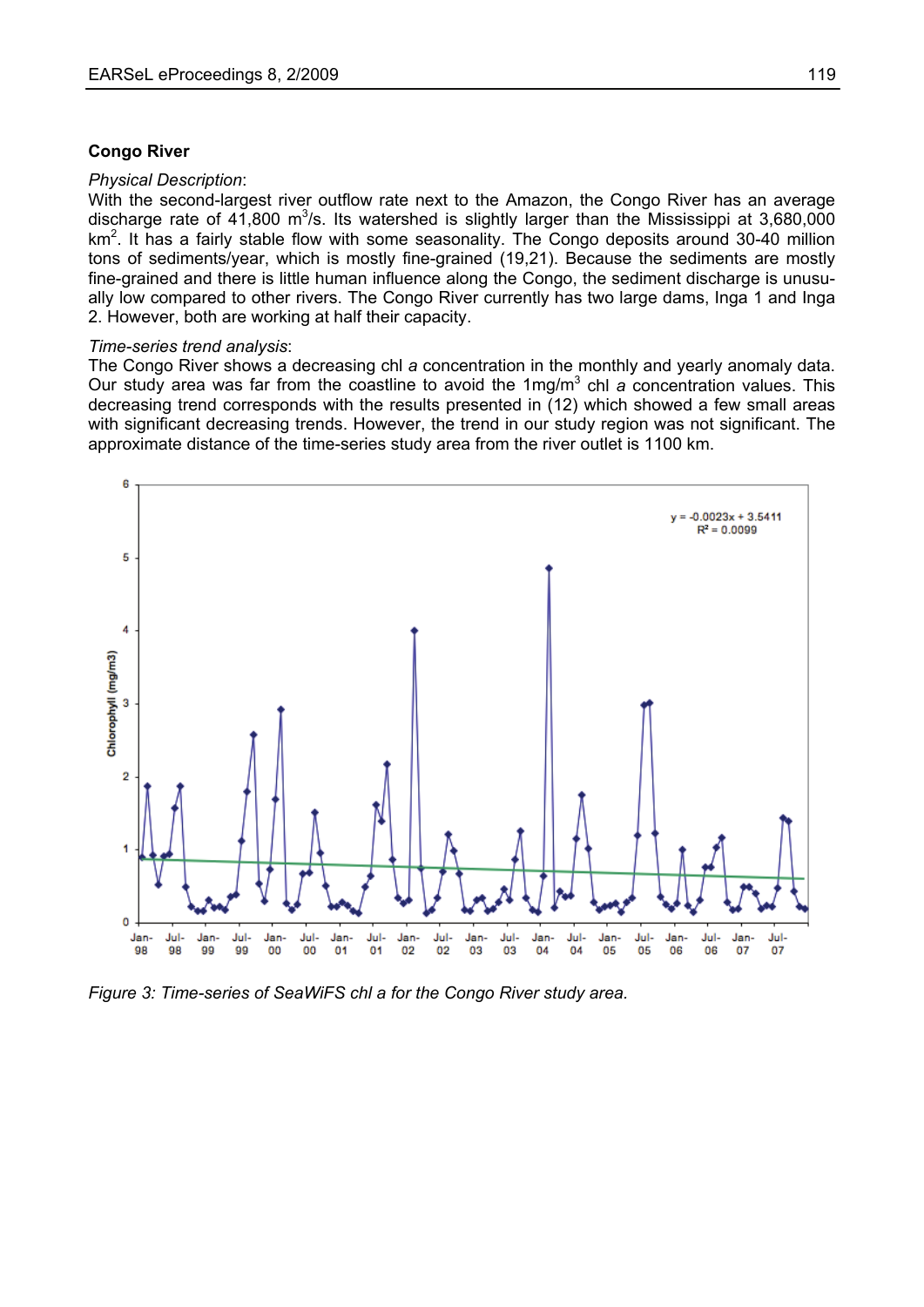#### **Orinoco River**

#### *Physical Description:*

Situated near the Caribbean Ocean, the waters from the Orinoco flow right into the warm Caribbean Sea near the Equator. It has an average discharge of 33,000  $\mathrm{m}^3$ /s. It occupies most of Venezuela with a watershed size of 880,000 km<sup>2</sup>. For this tropical river, the two seasonal highs occur in May-June and November. The lows occur in March-April and August-September. The sediment output is about 150 million tons/year (19,22). In comparison to other temperate rivers such as the Mississippi, Ganges, and Pearl, the Orinoco has a low sediment yield. There are few dams, but the Volcan dam is the largest on the Orinoco River.

#### *Time-series trend analysis:*

The Orinoco shows a decreasing trend in the chl *a* time-series, but it was not significant. The approximate distance of the study area to the river outlet is 700 km.



*Figure 4: Time-series of SeaWiFS chl a for the Orinoco River study area.*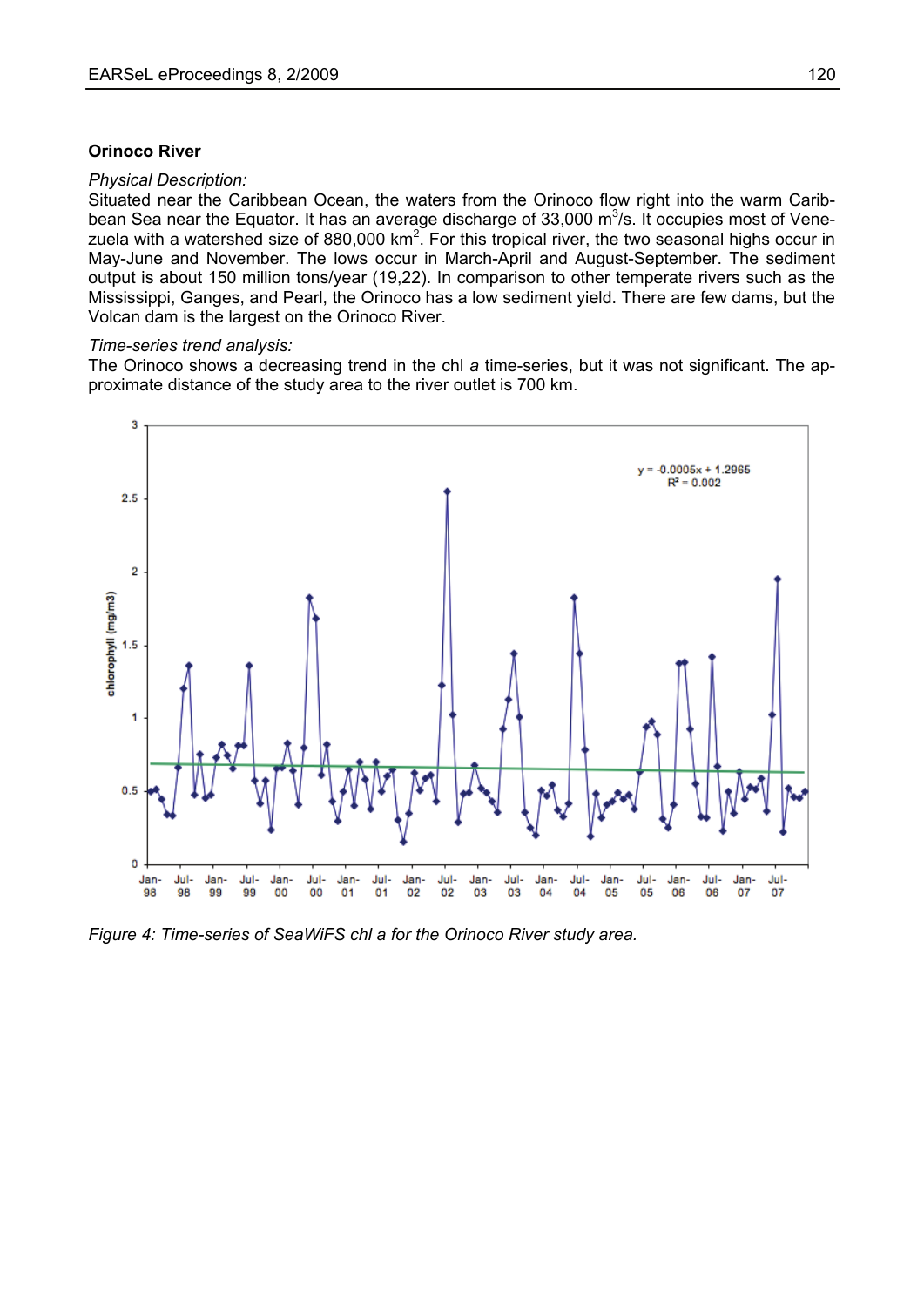#### **Mississippi River**

#### *Physical Description:*

Although it is likely the most well known of North American rivers, the Mississippi River is not the longest river in North America. However, it has the highest average discharge of 12,743  $\mathrm{m}^3$ /s. Its watershed basin spans 2,981,076 km2 with an annual sediment discharge to the Gulf Stream of around 210-230 million tons/year (19,24). The prevalence of farms in the watershed and their use of chemical fertilizers to improve agricultural productivity have led to unusually high sediment and nutrient discharges. According to the USGS, this discharge contains approximately 1,340,000 tons of nitrogen/year and 112,000 tons of phosphorous/year (25). As a temperate river, the Mississippi River experiences spikes in discharge during the spring snowmelt period in the northern watershed. During this time, high nutrient loading can occur. Due to these high nutrient loads, excessive phytoplankton growth causes hypoxic and anoxic conditions in the benthos at the mouth of the delta and in the coastal northern Gulf of Mexico. This is commonly referred to as the Mississippi River "dead zone". The Upper Mississippi has 29 locks and dams while the lower Mississippi has various wing dams and levees.

#### *Time-series trend analysis:*

The western section shows a larger decrease and a larger significance value than the eastern plot. Because the Mississippi River outflow tends to be transported west by the northern coastal current, the western section shows a more direct influence of the Mississippi River outflow.

The Mississippi River eastern section shows a decrease in chl *a* that is significant. The yearly data anomaly data also shows a decreasing trend. The approximate distance of the study area to the river outlet is 300 km.



*Figure 5: Time-series of SeaWiFS chl a for the Mississippi River – eastern section study area.* 

The Mississippi River western section data possess a larger decreasing trend than the eastern section, as does the yearly anomaly data. The Mississippi River western section time-series has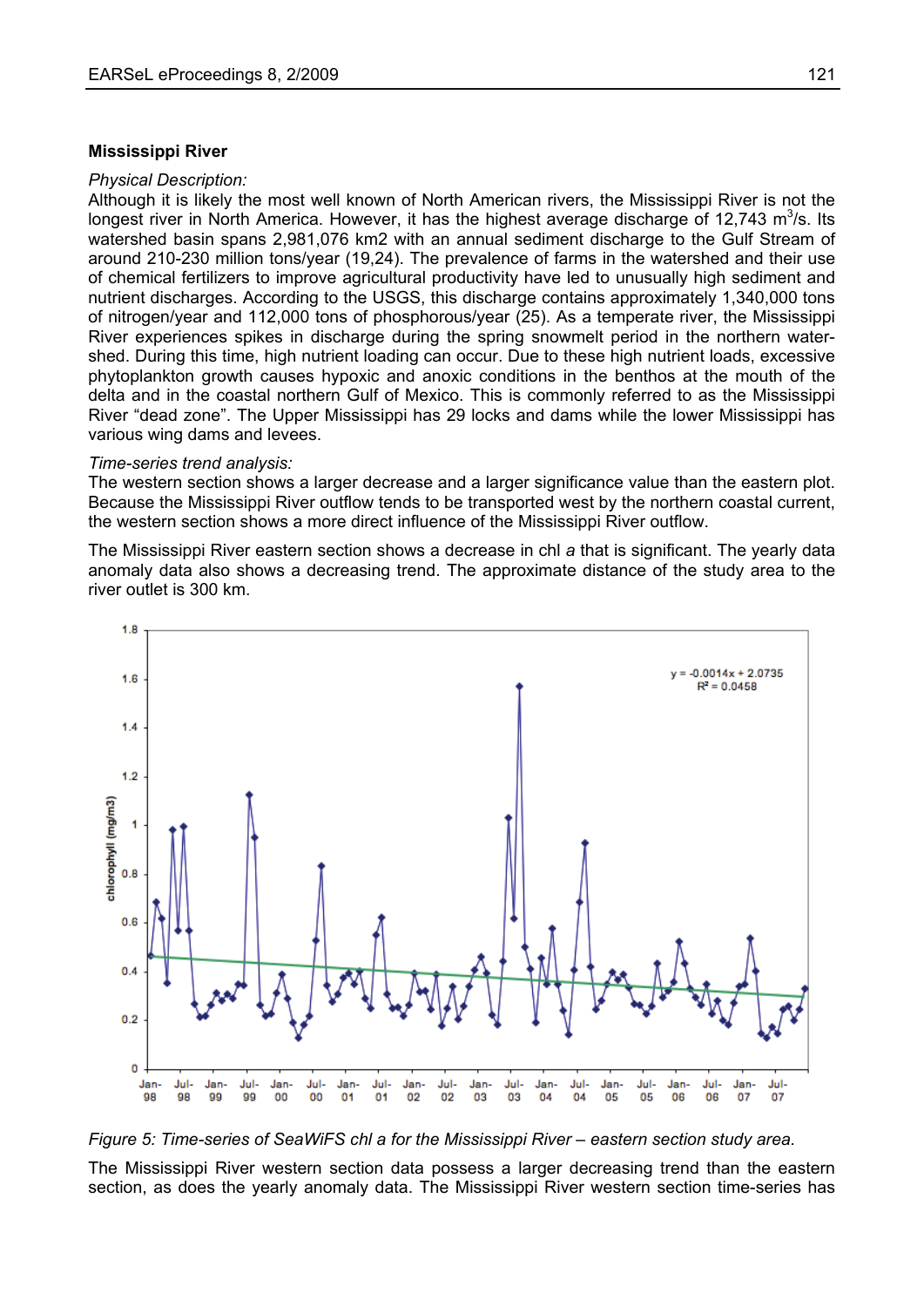the largest significant trend (the largest *f*-value) of the time-series analyzed in this study. The distance of the study area to the river outlet is approximately 300 km.



*Figure 6: Time-series of SeaWiFS chl a for the Mississippi River – western section study area.*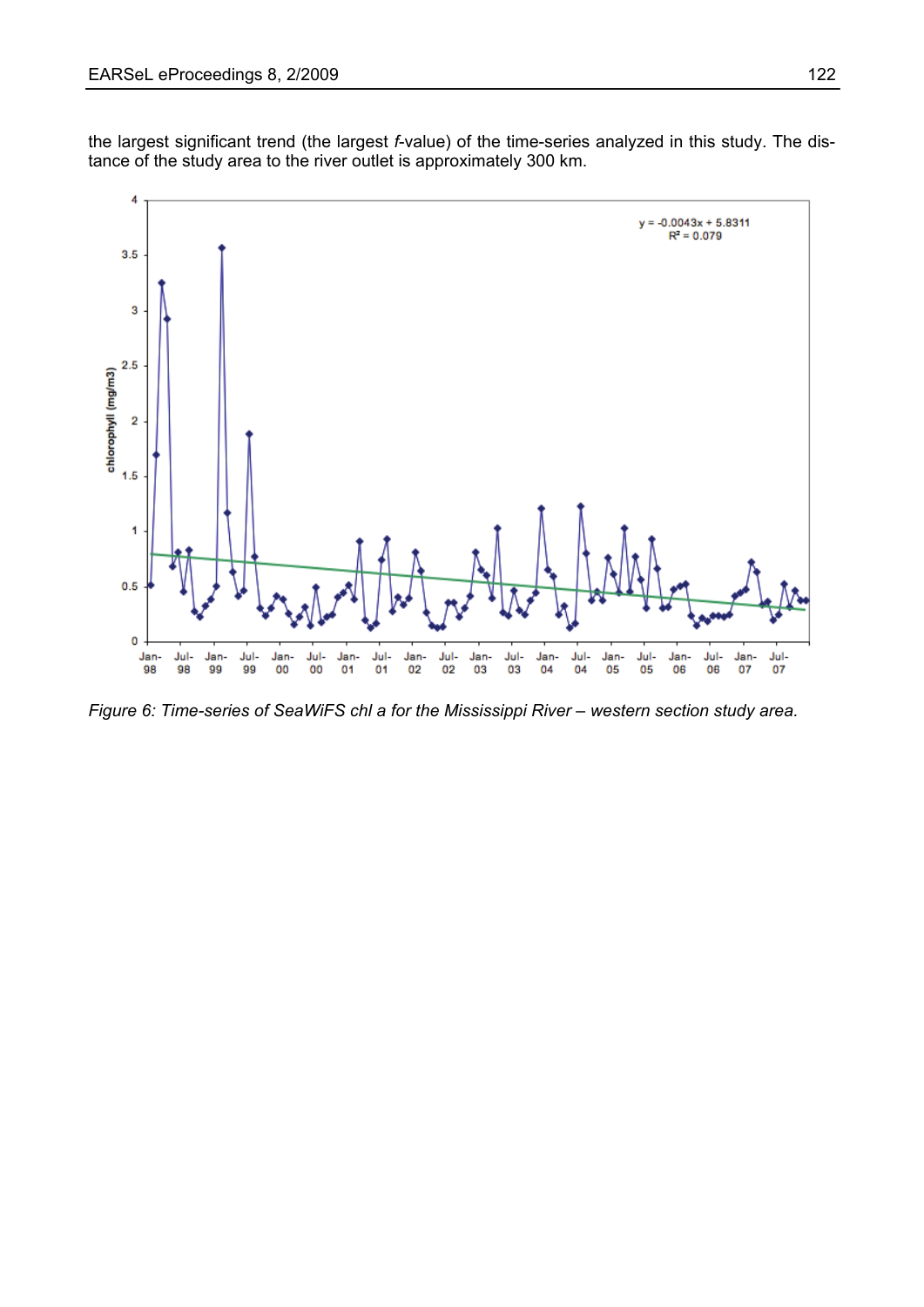### **Pearl River**

#### *Physical Description*:

The Pearl River has the second largest discharge volume in China with an average rate of 10,524  $\text{m}^3$ /s. The drainage area is 453,700 km<sup>2</sup>. It is highly seasonal with 80% of the discharge occurring during the wet season. It averages 70 million tons of sediment/year (19). The Pearl River has many small and large dams, including the second largest dam in Asia. But even with the decreasing water discharge due to dams and population increase, the Pearl River exhibits an increasing chl *a* trend.

#### *Time-series trend analysis*:

Unlike many of the other rivers, the Pearl River shows an increasing chl *a* trend in both the monthly time-series and the yearly anomaly. It is very close to a significant value at .068. The approximate distance from the river outlet to the study area is 400 km.



*Figure 7. Time-series of SeaWiFS chl a data for the Pearl River study area.*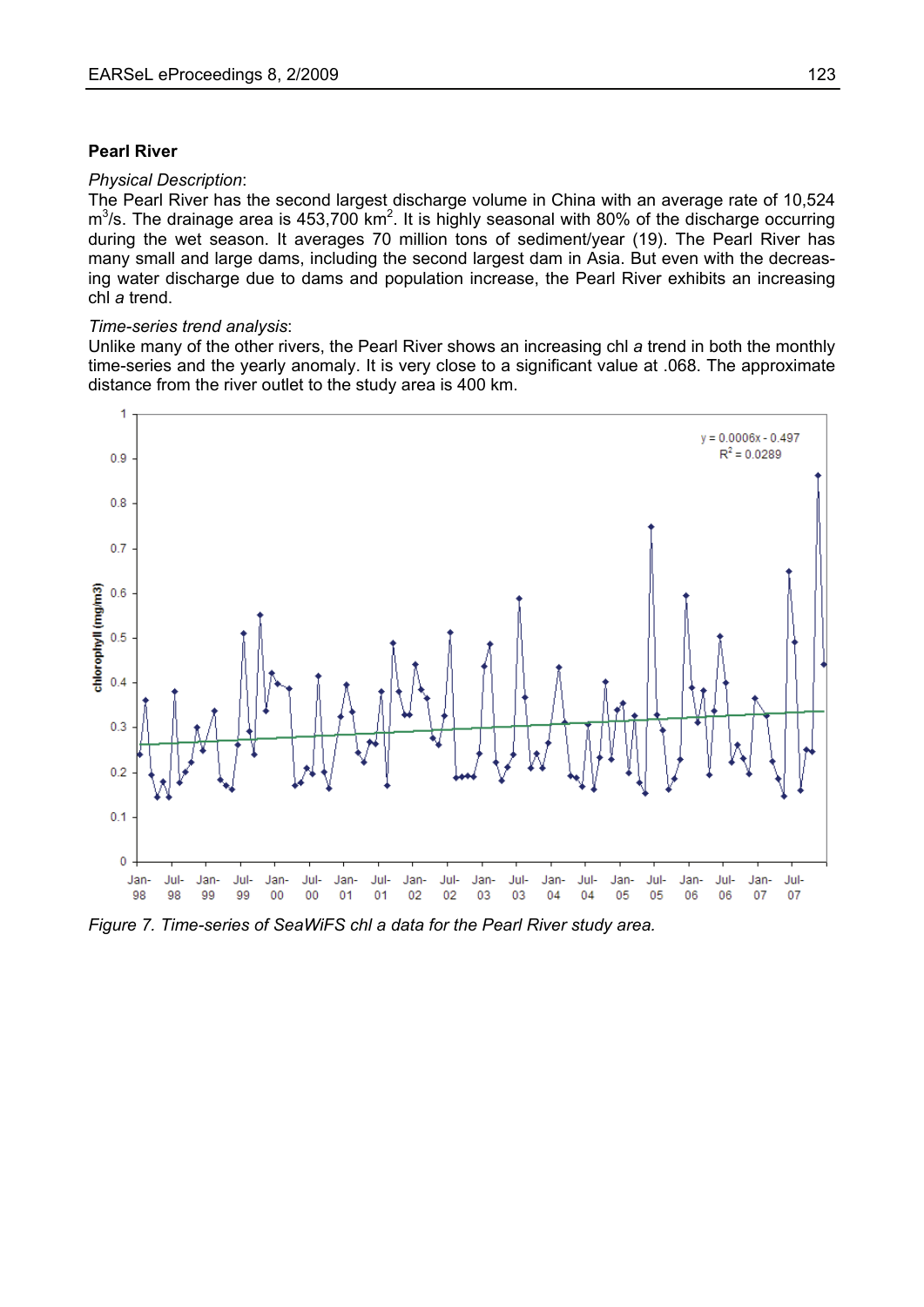#### **Eel River**

#### *Physical Description:*

Although a relatively small river in terms of discharge, due to topography, geology, and lack of human interference, the Eel River has the highest sediment yields per drainage area in the continuous United States. It spans an area of  $9,542$  km<sup>2</sup> with an average discharge of 200 m<sup>3</sup>/s. The sediment yield is 14-16 million tons/year (19,26). As a temperate river, it is influenced by the freeze-thaw cycle. There are two dams on the Eel River, one of which diverts some of the Eel's flow to the Russian River. Although there are two dams, the Eel River is mostly wild. Because the Eel River showed increasing chl *a* concentrations without a correlating discharge or nutrient increase, we also compared chl *a* trends in the Eel River outflow region between summer months (which correspond to low flow), and the winter months (which correspond to high flow).

#### *Trend Analysis*:

Unlike many of the other rivers, the Eel River shows a significant increasing chl *a* trend in the monthly and yearly anomaly data. The approximate distance from the river outlet to the study area is 150 km.



*Figure 8: Time-series of SeaWiFS chl a data for the Eel River study area.* 

#### *Seasonal Trend Analysis*:

We divided the Eel River time-series data into two seasonal categories over the 10-year period: winter (November - April) and summer (May - October). The summer months indicated a close-tosignificant increasing trend while the winter months showed no trend.

*Table 2: Eel River SeaWiFS chl a time-series statistical summary for winter months (Nov-Apr).* 

| Significance f | <i>f</i> -value | Slope  |      | Average chl a           |
|----------------|-----------------|--------|------|-------------------------|
| $p = 0.29$     | $\sqrt{125}$    | 0.0008 | 0191 | 0.59 mg m <sup>-3</sup> |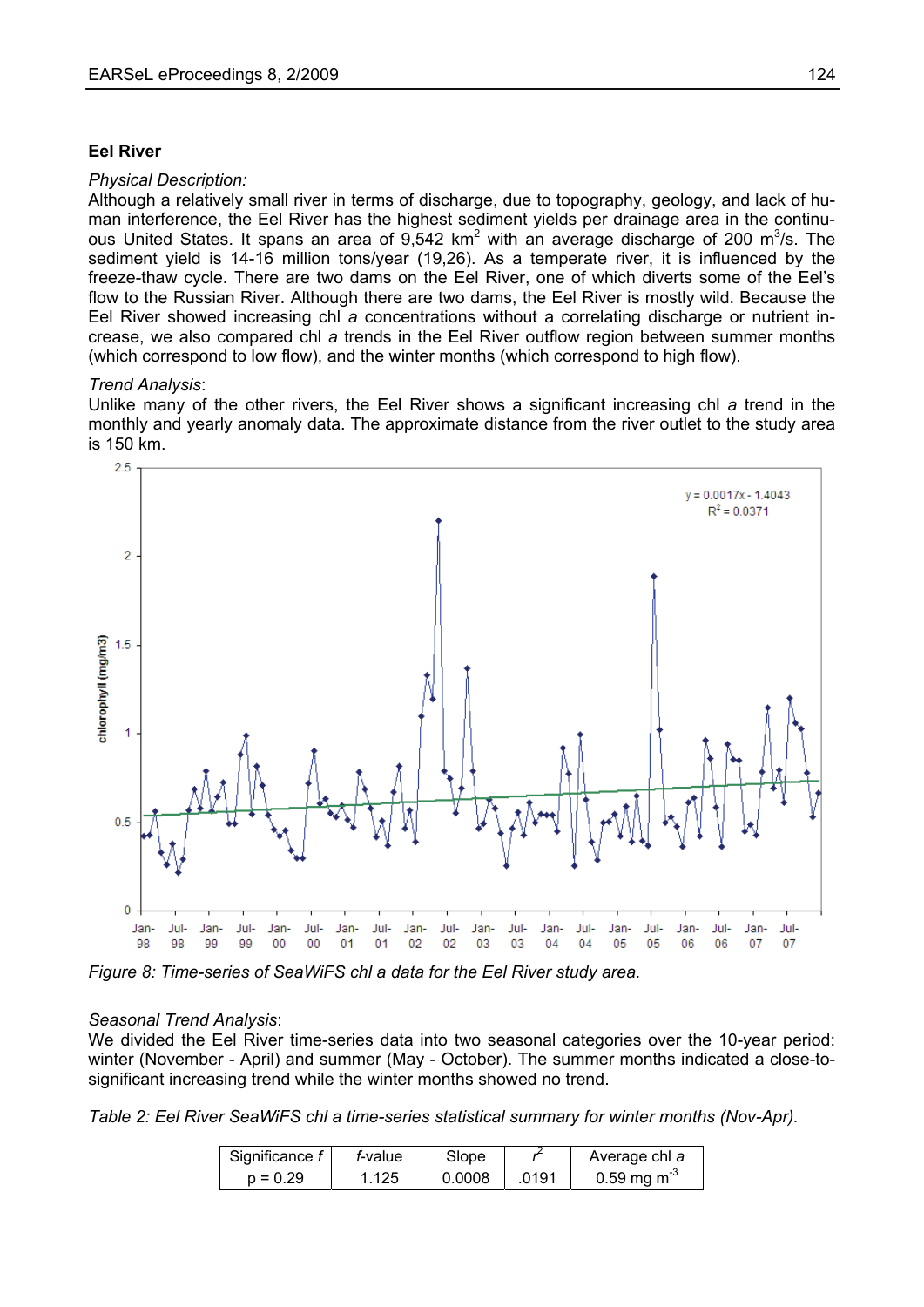*Table 3: Eel River SeaWiFS chl a time-series statistical summary for summer months (May-October).* 

| Significance f | <i>f</i> -value | Slope  |       | Average chl a           |
|----------------|-----------------|--------|-------|-------------------------|
| $p = 0.075$    | 3.299           | 0.0024 | .0536 | 0.68 mg m <sup>-3</sup> |

### **Winter Months (Nov - Apr)**



*Figure 9: Time-series of SeaWiFS chl a data for the Eel River study area during winter months (November-April).* 

#### Summer months (May - Oct)



*Figure 10: Time-series of SeaWiFS chl a data for the Eel River study area during summer months (May-October).*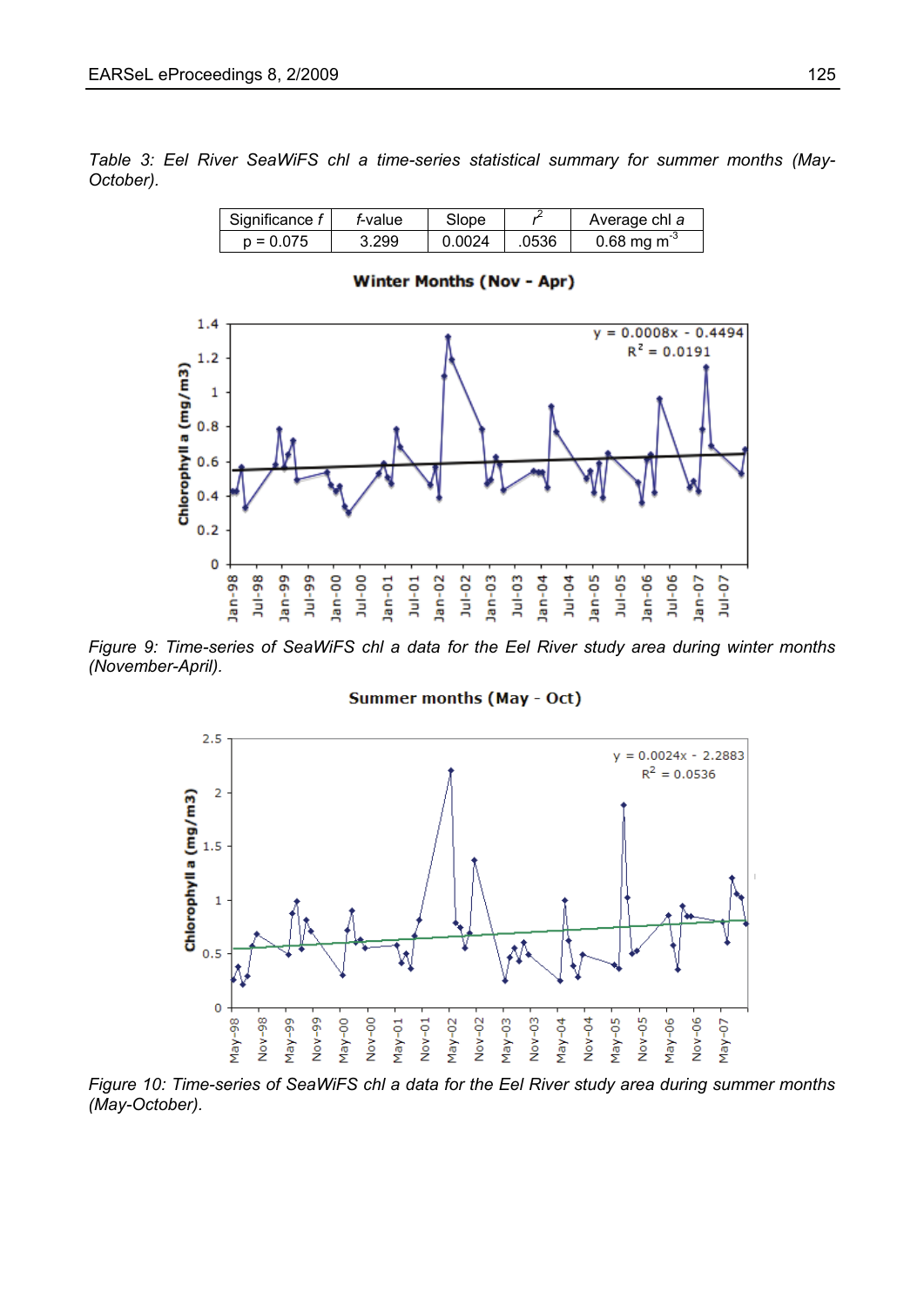#### **Ganges River**

#### *Physical Description*:

The Ganges River has an average discharge of 12,015  $\text{m}^3$ /s with a watershed basin of 907,000 km<sup>2</sup>. The Ganges is also highly seasonal, following the flow of the monsoon season. It carries a sediment load close to 520 million tons/year - second in sediment discharge only to the Amazon (19,27). This high sediment discharge is due to the topography surrounding the Ganges watershed. The Himalayan Mountains lie to the north of the Ganges, and this high sediment load is carried downstream. The Ganges has 14 large dams, and India is interested in constructing 10 more dams to meet the needs of its high population (28).

#### *Time-series trend analysis*:

The Ganges shows a decreasing chl *a* trend across both datasets at a high significance value. The approximate distance of the river outlet to the study area is 275 km.



*Figure 11: Time-series of SeaWiFS chl a data for the Ganges River study area.*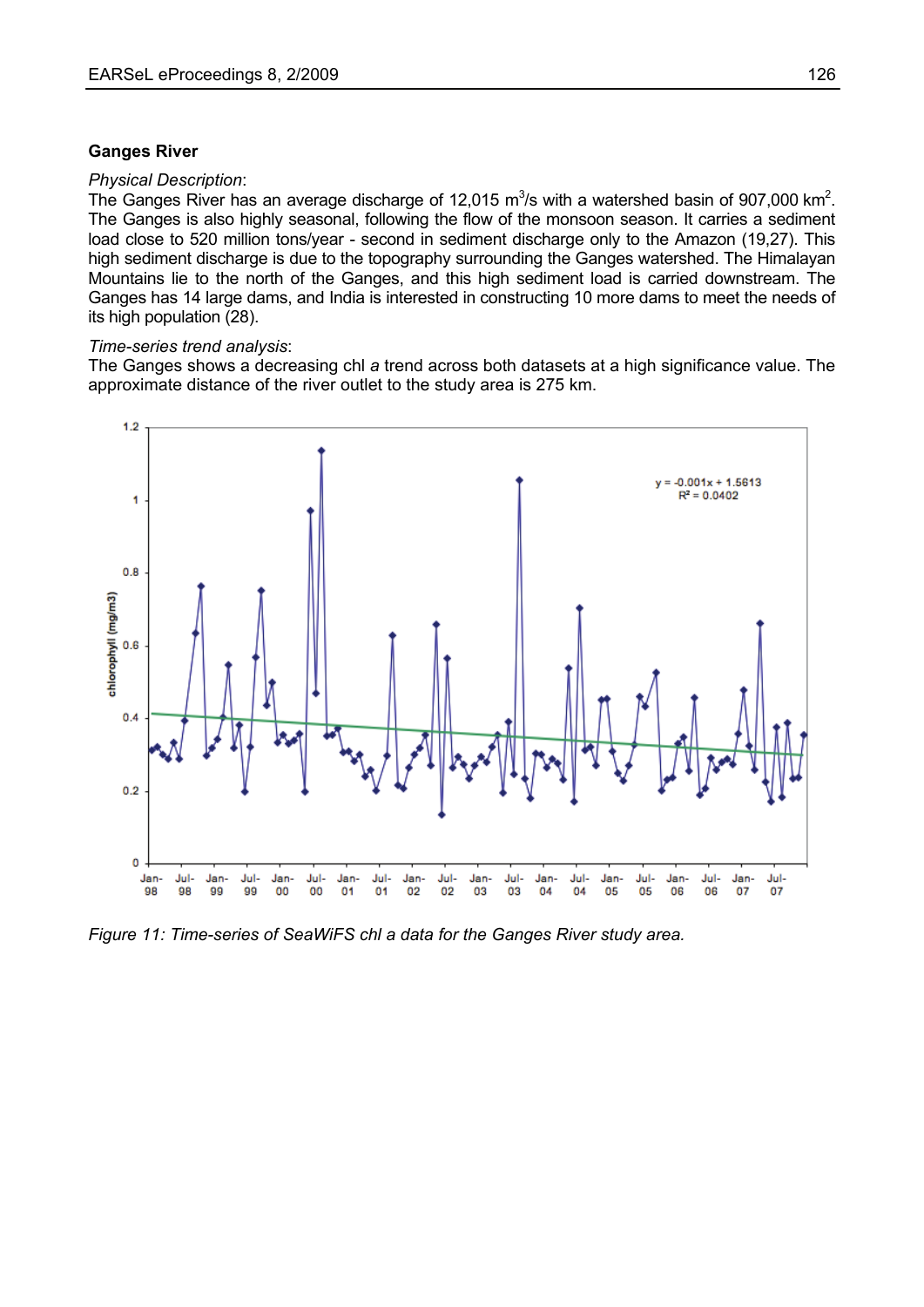### **Po River**

#### *Physical Description*:

Beginning in the early Roman era, the Po River in Italy has been systematically diverted and influenced by human behavior. It is now a highly engineered river with numerous dams and levees that restrict its flow (29,30). The seasonality occurs during the June snow melt and the November cold frontal rain, but this is again restricted by human interventions. It has an average discharge of 1540  $m<sup>3</sup>/s$ , spanning a watershed of 70,091 km<sup>2</sup>. The average sediment output is 15 million tons/year (29,30). A large spike in chl *a* concentrations, apparently related to a massive flooding event, occurred during October - December 2000.

#### *Time-series trend analysis*:

 The Po River also has a decreasing trend in the SeaWiFS chl *a* monthly data. In addition, the trend becomes steadier following 2003 due to decreased water flow and human intervention in the Po. Even when the high chlorophyll value due to the rain event in October 2000 is excluded (Figure 13), the Po shows a decreasing trend with a close-to-significant value of .065.

The Po River shows a significant decreasing trend with the rain event of October-December 2000 included in the analysis. The approximate distance from the river outlet to the study area is 150 km.





After excluding the large spike in October - December 2000 heavy rain event, a decreasing trend persists that is very close to a significance level.

*Table 4: Statistical summary of the Po River SeaWiFS chl a time-series analysis, excluding October-December 2000 data, for comparison to the values in Table 5.* 

| Significance f | <i>f</i> -value | Slope     |      | Average chl a                  |
|----------------|-----------------|-----------|------|--------------------------------|
| $p = 0.065$    | 3.45            | $-0.0007$ | 0295 | $0.36 \,\mathrm{mg \, m}^{-3}$ |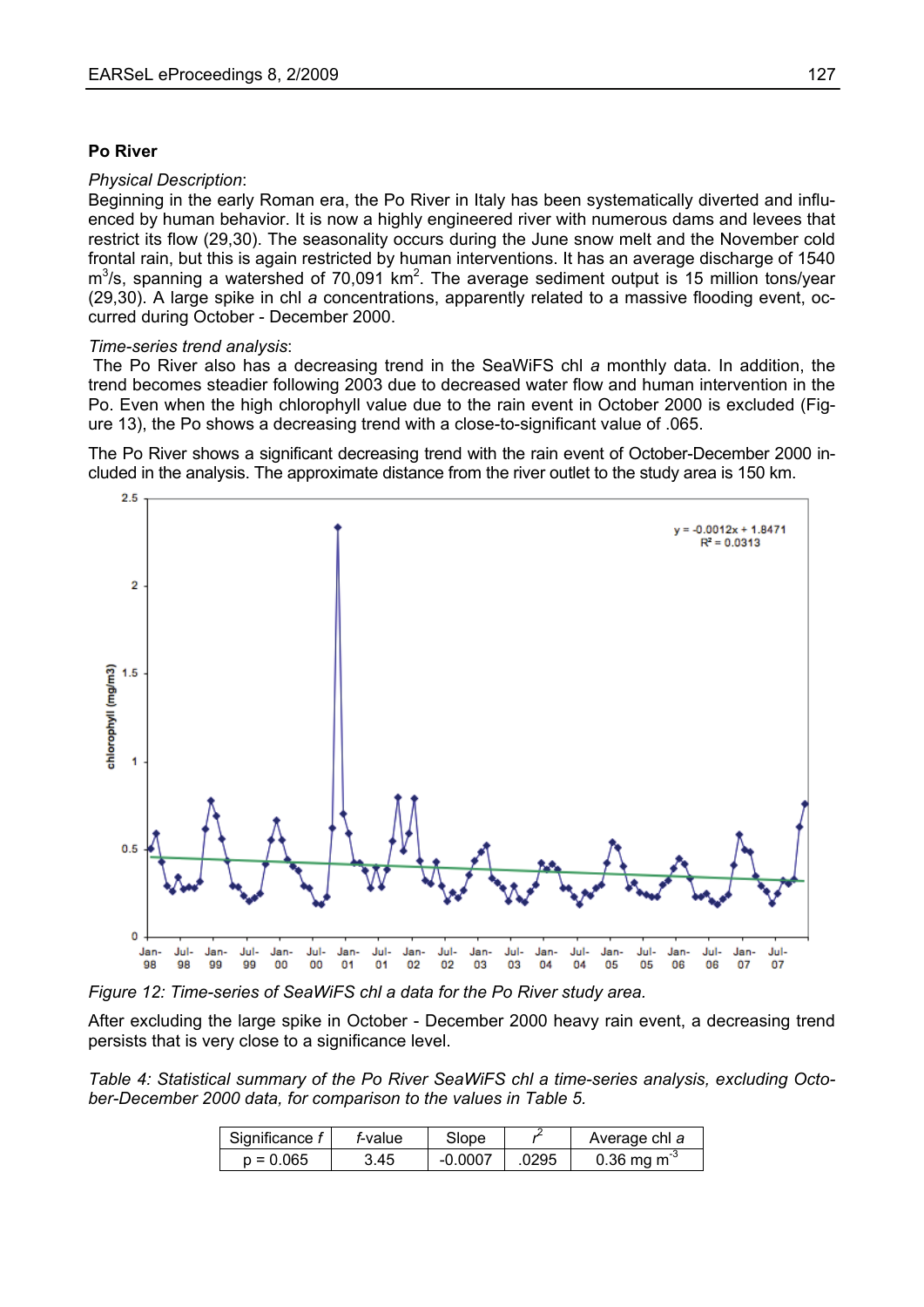

*Figure 13: Time-series of SeaWiFS chl a data for the Po River study area, with data from October-December 2000 excluded.*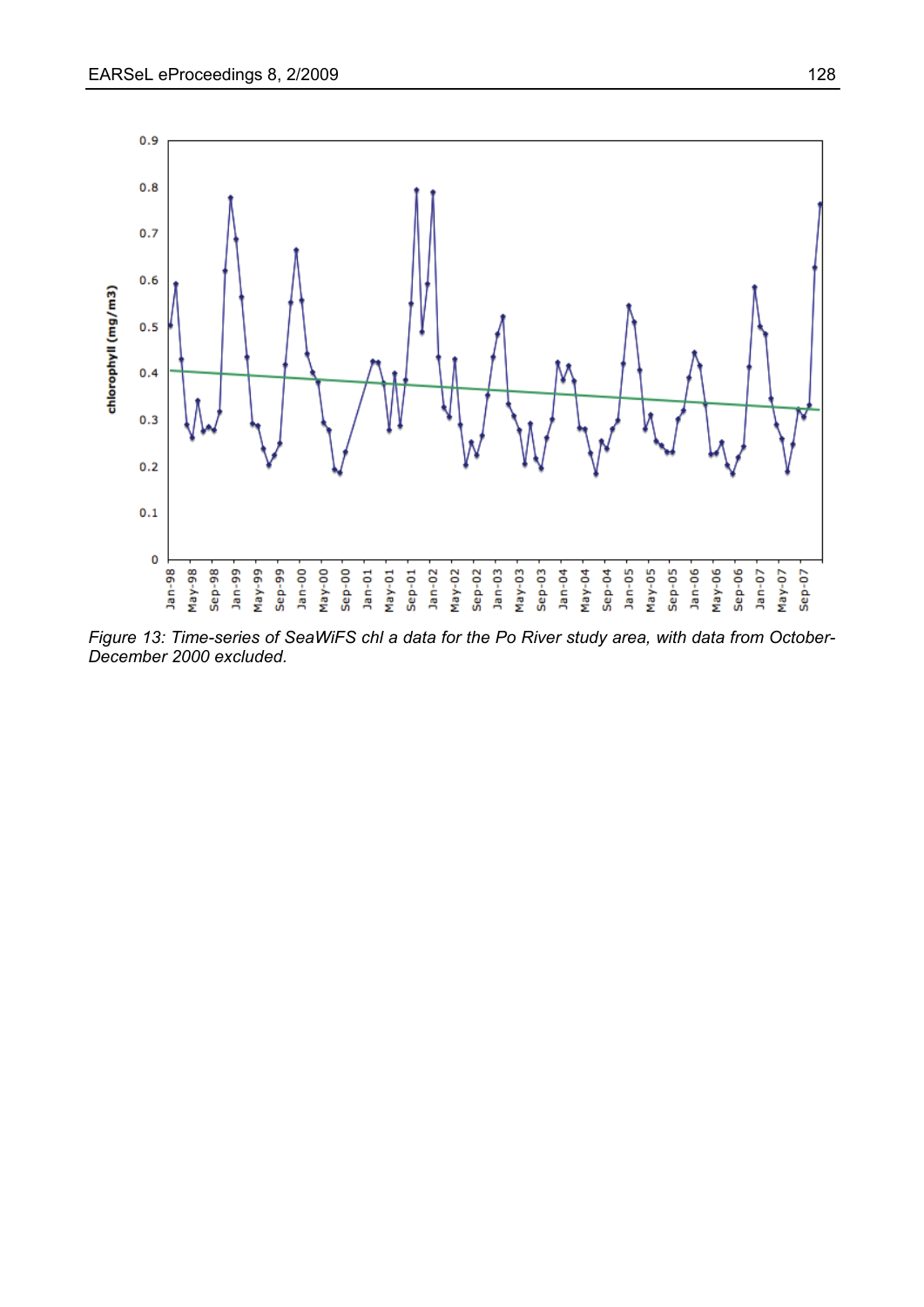#### **Guadalquivir River**

#### *Physical Description*:

Like the Po River, the Guadalquivir in Spain, another great river of Europe, has been influenced by human interaction. It has an average discharge of 164.3  $\mathrm{m}^3$ /s and watershed area of 56,978 km<sup>2</sup>. Given the low discharge and the high human intervention through dams, the sediment yield is most likely very low for this river. It is still navigable until the town of Seville, but land use, dams, and water stress due to the high population density have decreased its water and sediment discharge rate, causing decreases in chlorophyll concentrations as well.

#### *Time-series trend analysis*:

The Guadalquivir River also has a decreasing trend in both datasets. It almost reaches a significance value at .07.



*Figure 14: Time-series of SeaWiFS chl a data for the Guadalquivir River study area.*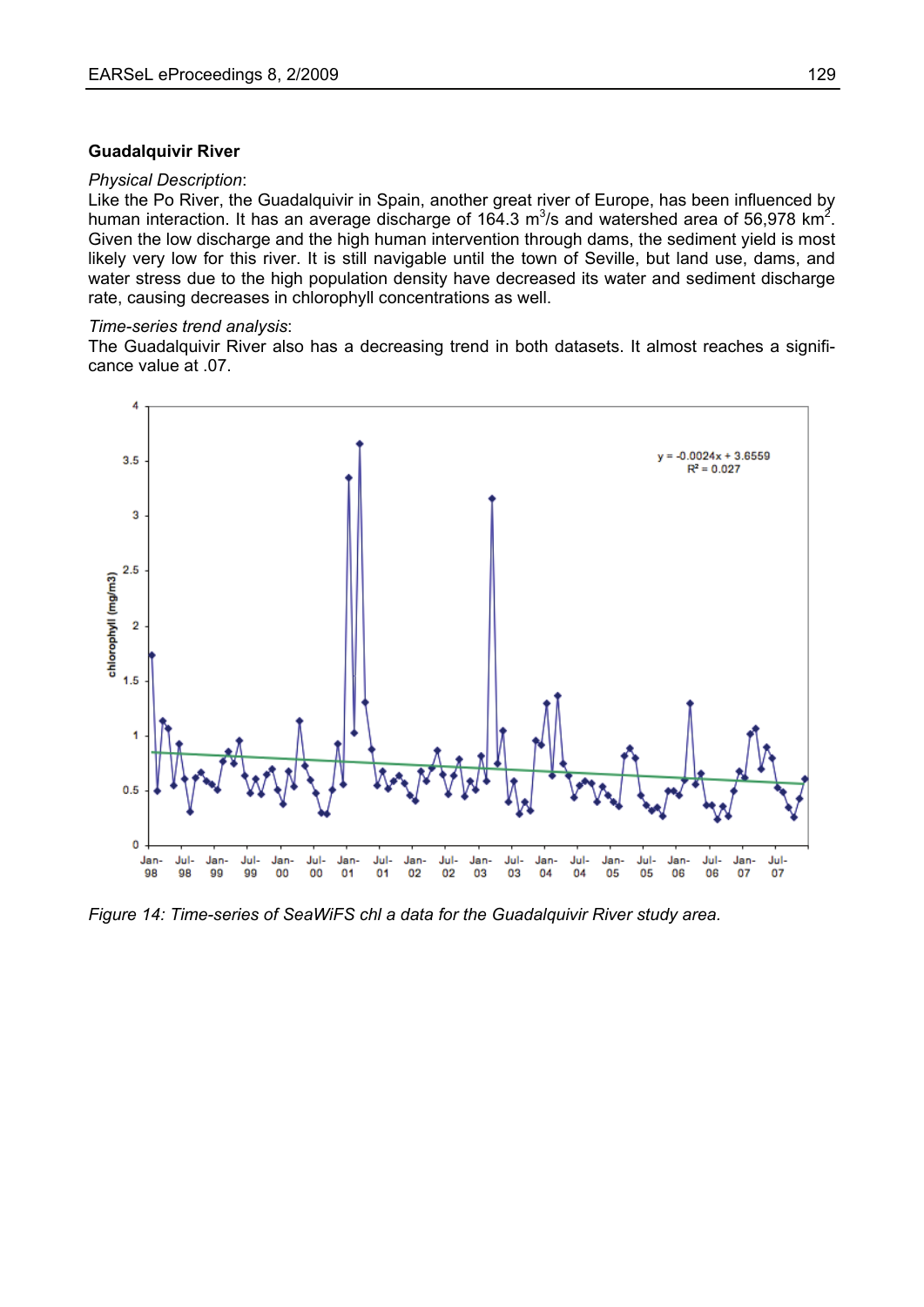

*Figure 15: Time-series of annually-averaged monthly SeaWiFS chl a anomalies for the ten river outflow regions analyzed in this paper. a) Amazon River; b) Congo River; c) Orinoco River; d) Mississippi River eastern region; e) Mississippi River western region; f) Pearl River; g) Eel River; h) Ganges River; i) Po River; j) Guadalquivir River.*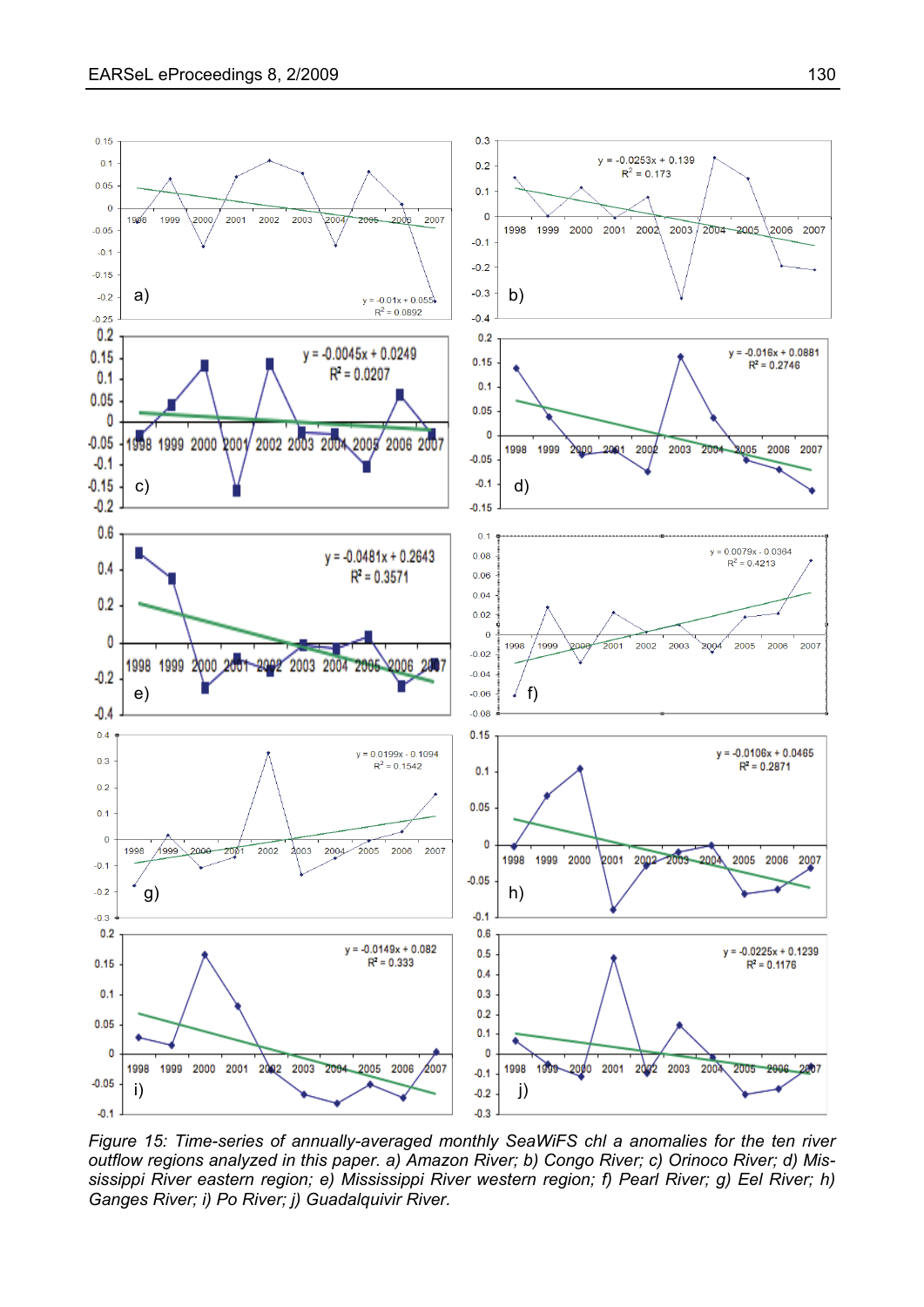## **CONCLUSIONS**

The following discussion presents an evaluation of the statistical methods used in the study, and discusses some of the influencing factors which are suggested as causative for the observed trends.

*Table 5: Summary table of full time-series analysis parameters for the ten river outflow zones examined in this study. 'Distance' indicates the distance from the river outlet to the study area. A significance f value less than 0.05 indicates a significant trend at the 95% confidence level.* 

| <b>RIVER SYSTEM</b> | <b>Distance</b> | Significance f | f-value | Slope     |        | Average chl a               |
|---------------------|-----------------|----------------|---------|-----------|--------|-----------------------------|
| Amazon              | 850 km          | $p = 0.78$     | 0.07    | $-0.0005$ | 0.0006 | 0.55 mg m <sup>-3</sup>     |
| Congo               | 1100 km         | $p = 0.28$     | 1.17    | $-0.0023$ | 0.0099 | 0.728 mg m <sup>-3</sup>    |
| Eel*                | 150 km          | $p = 0.035$    | 4.53    | $+0.0017$ | 0.0371 | 0.64 mg $m^{-3}$            |
| Ganges              | 275 km          | $p = 0.03$     | 4.8     | $-0.001$  | 0.0402 | 0.35 mg $m^{-3}$            |
| Guadalquivir        | 65 km           | $p = 0.07$     | 3.28    | $-0.0024$ | 0.027  | 0.70 mg m $^{-3}$           |
| Mississippi (East)  | 300 km          | $p = 0.0169$   | 5.66    | $-0.0014$ | 0.0458 | 0.38 mg m <sup>-3</sup>     |
| Mississippi (West)  | 300 km          | $p = 0.0018$   | 10.12   | $-0.0043$ | 0.079  | 0.54 mg $m^{-3}$            |
| Orinoco             | 700 km          | $p = 0.63$     | 0.23    | $-0.0005$ | 0.002  | 0.66 mg $\overline{m^{-3}}$ |
| Pearl               | 400 km          | $p = 0.068$    | 3.37    | $+0.0006$ | 0.0289 | 0.30 mg $\overline{m^{-3}}$ |
| Po <sup>**</sup>    | 150 km          | $p = 0.053$    | 3.8     | $-0.0012$ | 0.0313 | 0.39 mg m <sup>-3</sup>     |

\* Includes all annual data.

\*\* Includes October-December 2000 data.

## **S tatistical Methods**

One of the motivations for this study was to demonstrate the ease of using Giovanni data output for examination of time-series trends. It is relatively simple to extract the ASCII data output and place it in an MS Excel® spreadsheet, which allows utilization of the data plotting and analysis capabilities in this software package (including the statistical package that allowed generation of the significance f values). At the same time, any such analysis is constrained to the analysis capabilities of this software. The research demonstration did not intend to subject the data to more extensive statistical analysis. The ease of generating the data output from Giovanni makes it possible to analyze the data with other more advanced software packages.

One of the limitations of the MS Excel® software is the trend-related regressions that are provided. While it would be possible to fit the data to polynomial or logarithmic functions (as examples), these functions do not provide more information about the existence or robustness of a trend (applying a moving average is also possible and could yield additional insight). It was, however, recognized that the simple linear regression utilized would be sensitive to outliers in the time-series data. The low  $r^2$  values indicate, as would be expected, that there is limited dependence of monthto-month chl *a* values in the outflow regions, and thus episodic events could influence the appearance of longer-term trend. Due to the influence of outliers on the simple linear regression, we also analyzed the data utilizing the robust linear regression function available for Matlab (31), which also shows the potential use of Giovanni output for more advanced statistical studies.

The results of this analysis are shown in Table 6, where the slopes of the simple linear regression trendlines are compare to the slopes of the robust linear regression trendlines. In general, the robust linear regression method results in a reduction of the slope (both positive and negative), particularly if the time-series contains a few exceptional events at the beginning or the end of the timeseries. The influence of such events indicates the necessity for continuation of remotely-sensed ocean colour data sets to enable improved evaluation of long-term trends. A comparison of the slopes from the two regression methods is shown in Figure 16 for the Mississippi River west region, which exhibited one of the largest shifts in the value of the trend line slope.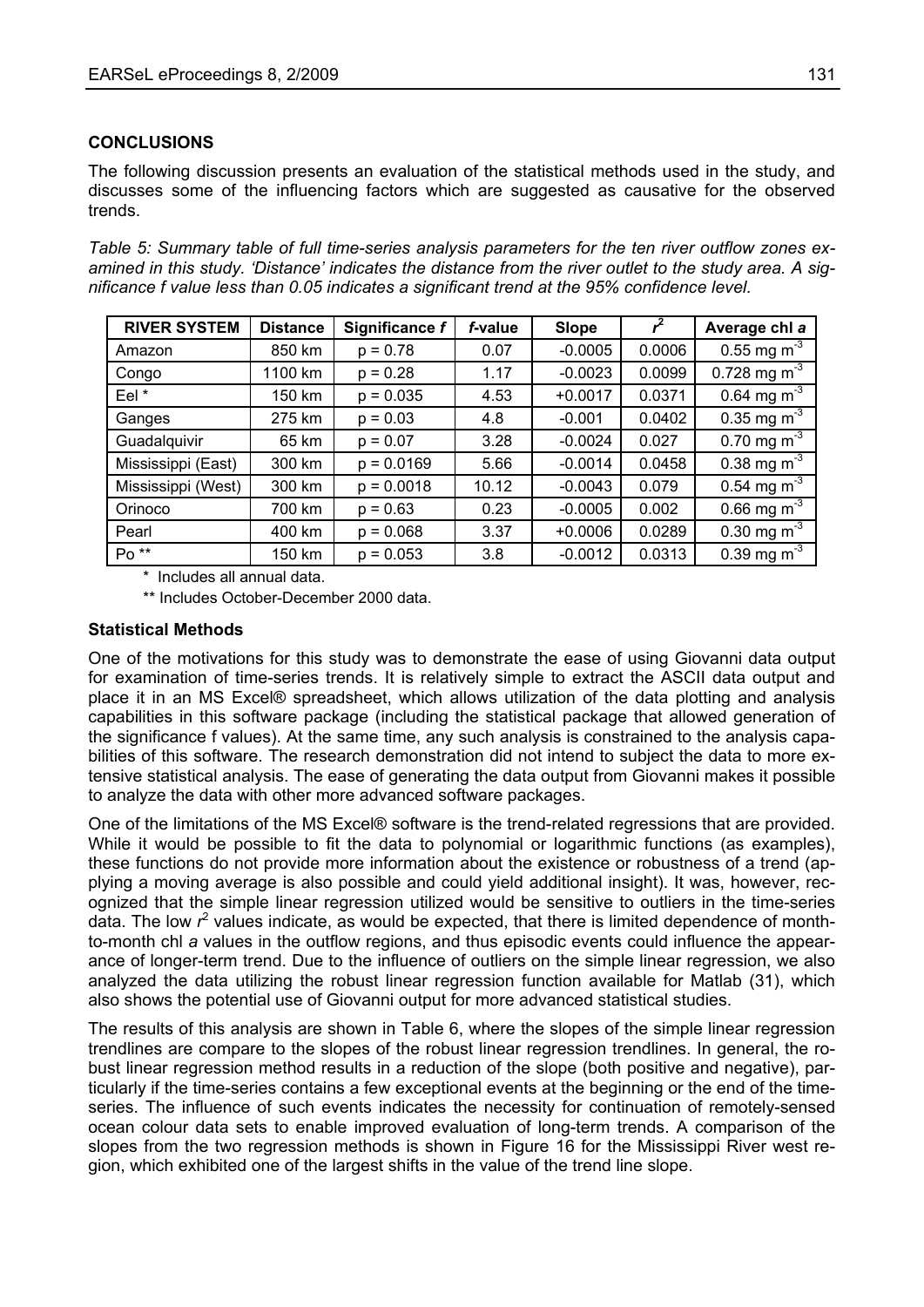*Table 6: Comparison of trendline slopes generated by the simple linear regression and robust linear regression methods.* 

| <b>RIVER SYSTEM</b> | Trendline slope:         | Trendline slope:                |  |  |
|---------------------|--------------------------|---------------------------------|--|--|
|                     | Simple linear regression | <b>Robust linear regression</b> |  |  |
| Amazon              | $-0.0005$                | $-0.0002$                       |  |  |
| Congo               | $-0.0023$                | $-0.0026$                       |  |  |
| Eel                 | 0.001                    | 0.0014                          |  |  |
| Ganges              | $-0.0006$                | $-0.0007$                       |  |  |
| Guadalquivir        | $-0.0024$                | $-0.0014$                       |  |  |
| Mississippi (East)  | $-0.0029$                | $-0.0011$                       |  |  |
| Mississippi (West)  | $-0.0043$                | $-0.0005$                       |  |  |
| Orinoco             | $-0.0005$                | $-0.0007$                       |  |  |
| Pearl               | 0.0013                   | 0.0005                          |  |  |
| Po                  | $-0.0035$                | $-0.0009$                       |  |  |



*Figure 16: Comparison of the trendline slopes generated by the simple linear regression method (left) and robust linear regression method (right) for the Mississippi West region.* 

#### **A mazon, Orinoco, and Congo Rivers**

The three rivers without a significant chl a trend in the study area - the Amazon, Orinoco, and Congo - are close to the Equator in the Southern Hemisphere. The tropical dynamics that affect these rivers are different than the other rivers in our study. Unlike temperate climates, tropical rivers are not influenced by freeze-thaw cycles (32). Rather, seasonality is dependent on rainy-dry seasons, grounded in an increase or decrease in precipitation levels. The tropical dynamics might have some effect on why trends in these areas are not significant. However, the more likely cause is the dichotomy between 'developing' tropical regions and 'developed' temperate regions surrounding the rivers (32). The Orinoco, Amazon, and Congo are still, for the most part, unaffected by anthropogenic factors. Their watersheds are in developing countries with few (if any) dams causing disruption of the natural flow or water impoundment. Because human impacts provide the greatest environmental alteration and stress to river ecosystems, this lack of anthropogenic forcing is a likely reason for the lack of observed trend. Another factor may be in our study methodology. Each of these rivers has a substantial discharge, and hence a large plume influenced by sediment and nutrient discharge. To find an area in the average chl a range below 1 mg/m<sup>3</sup>, which would exclude much of the interference from sediment discharge and nutrient-enhanced productivity, we were constrained to choose a sampling region significantly farther from the coastline than required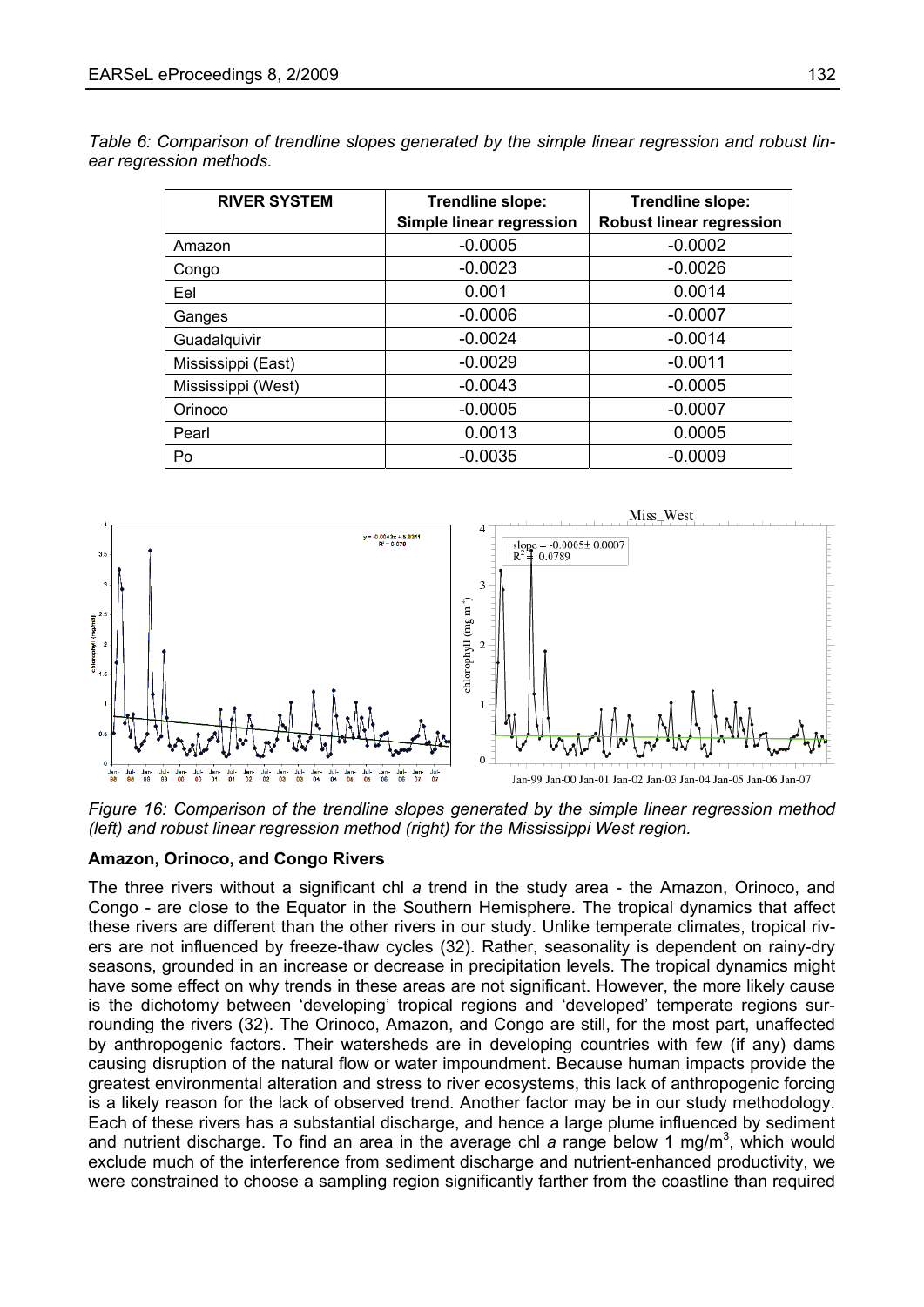for the smaller rivers. This site selection criterion may have caused the observational plots to be more influenced by ocean dynamics than areas nearer to the coast.

## **Mississippi River**

The Mississippi River shows the most significant decrease in chl *a* concentrations of the analyzed areas, yet this observation was influenced by high-discharge events occurring early in the timeseries. Large volumes of nutrient-rich water have been correlated with satellite-derived and *in situ* chlorophyll concentrations off the Louisiana shelf (33,34). The latter study (34) demonstrated the relationship between chl *a* and nitrate loading with a lag time of one month, while (33) linked this to phosphorous, silicate, and other nutrients. Decreasing chl *a* concentrations could be a result of federal and state government efforts to reduce the anoxic and hypoxic benthic zone near the Mississippi River delta by decreasing nitrogen output to the river. Total annual loads from 2001 to 2005 show a 21% decrease in nitrogen loads from the average values from 1986-1996. However, there was a 12% increase in phosphorous loads over this same period (35). Because nitrogen tends to be the limiting nutrient in the Mississippi River system (with a ratio of 16:1 to phosphorous,) the decrease in nitrogen will decrease algal growth even with an increase in phosphorous. (36). But although chl *a* correlates well with nitrogen loading, chl *a* was not clearly correlated with the extent and frequency of hypoxia. The western plot resides in the hypoxic zone of the Mississippi outflow for 2007. Since 1998, the hypoxic zone, often referred to as the Gulf of Mexico "dead zone", has been growing in size (34). Although hypoxia off the Louisiana coast has been linked to nutrient-enhanced productivity and hence chl *a,* the link is not a direct one (37). Accumulation of organic material from past years can affect hypoxia in subsequent years (38). In addition, wind speeds and direction also affect the stratification of waters, which is key to development of hypoxic conditions (33).

## **Pearl River**

Although its average discharge has decreased due to dams and human adjustments (39) the Pearl River actually exhibits an increasing chl *a* concentration. The Pearl River Delta is one of the most productive agricultural areas in China and one of the most rapidly developing areas with increases in economic activity and population (40,41). These changes have led to increased agriculture, fish farming, and sewage effluents, and thus likely contribute to dramatic increases in nitrogen fluxes to the river. Historically, China has relied on organic fertilizer for crop production, which reduced the unused nitrogen in human and animal excreta to the environment. From 1949 -1995, there was a 100% increase in fertilizer use. In addition, the ratio of inorganic to organic fertilizer decreased by 60% (42). The shift to chemical fertilizer has caused an increase in nitrogen-loading to the environment and a decrease in nitrogen in excreta utilized by agriculture. With the decline of organic fertilizer and the increase in urban population, nitrogen-rich sewage outflow to the Pearl has increased. In addition to agriculture, land use changes have also increased runoff, causing more nutrient loading into the Pearl River (43).

## **Eel River**

The Eel River of California provides an odd case due to the increasing values of chl *a* observed in our study area. There is no evidence to suggest increasing fertilizer use or other new sources of nutrients to the river system. In fact, U.S. Geological Survey discharge at the Scotia Station near the mouth of the Eel River shows a decreasing flow rate over time, suggesting less nutrient input from the river system (Figure 17). Seasonally, the Eel River has higher chl *a* concentrations during the summer months and an increasing chl *a* trend (Figure 17). In contrast, the winter months show lower chlorophyll concentrations and a minimal chl *a* trend (Figure 16). From the data at USGS Scotia River Discharge Station, we can see that the highest discharge occurs during the winter months rather than the summer months (Figure 18). This suggests that the perceived trend in the summer months is due to marine rather than riverine sources. In the summer months, the discharge is low and the influence of the river output will not extend as far into the coastal ocean. Rather, the marine environment has more influence on our study area during the summer months. There are numerous reasons why the marine environment might generate more phytoplankton chlorophyll, such as increased sea surface temperature leading to more pronounced stratification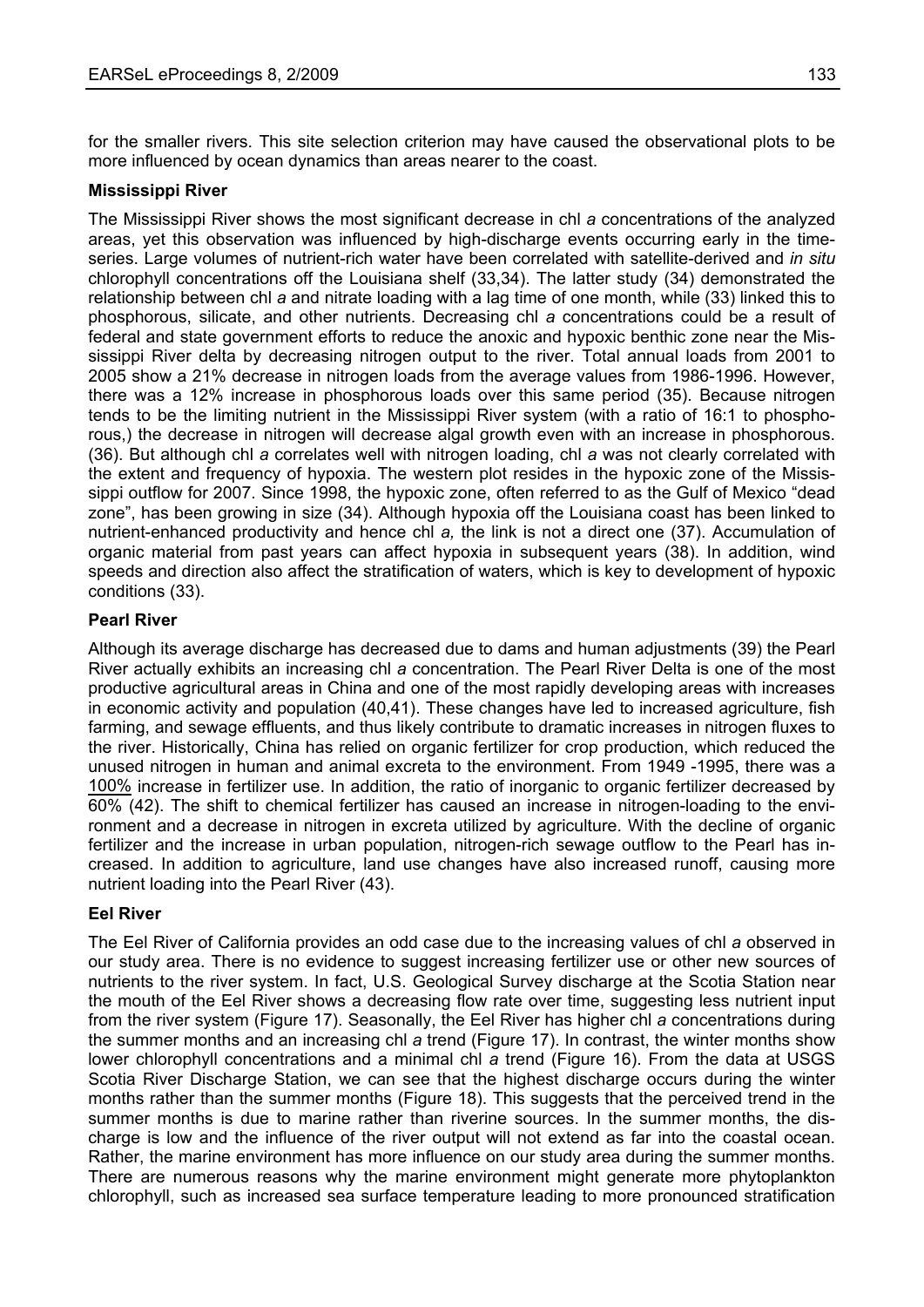or an increase in upwelling. This particular intriguing aspect of our study deserves more detailed examination with additional data sources.



*Figure 17: Monthly discharge data averaged from daily average flow rates at the USGS Scotia station near the Eel River mouth*.



*Figure 18: Daily mean flow data from the U.S. Geological Survey gauge station at Scotia, an area near the mouth of the Eel River. Data was plotted for the period October 1, 1996 to March 1, 2008 to include the 1998-2007 study period. (Data plot generated by the California Department of Water Resources California Data Exchange Center, [http://leva.water.ca.gov/\)](http://leva.water.ca.gov/)* 

## **Ganges River**

The Ganges has experienced a decrease in annual outflow with up to a 60% water loss due to diversion in the last 25 years (44). The decreasing discharge could be a result of new water stresses in the Ganges River Basin due to population increases and climate change. With rapid population increases, more water must be utilized for drinking and electricity-generation. As a re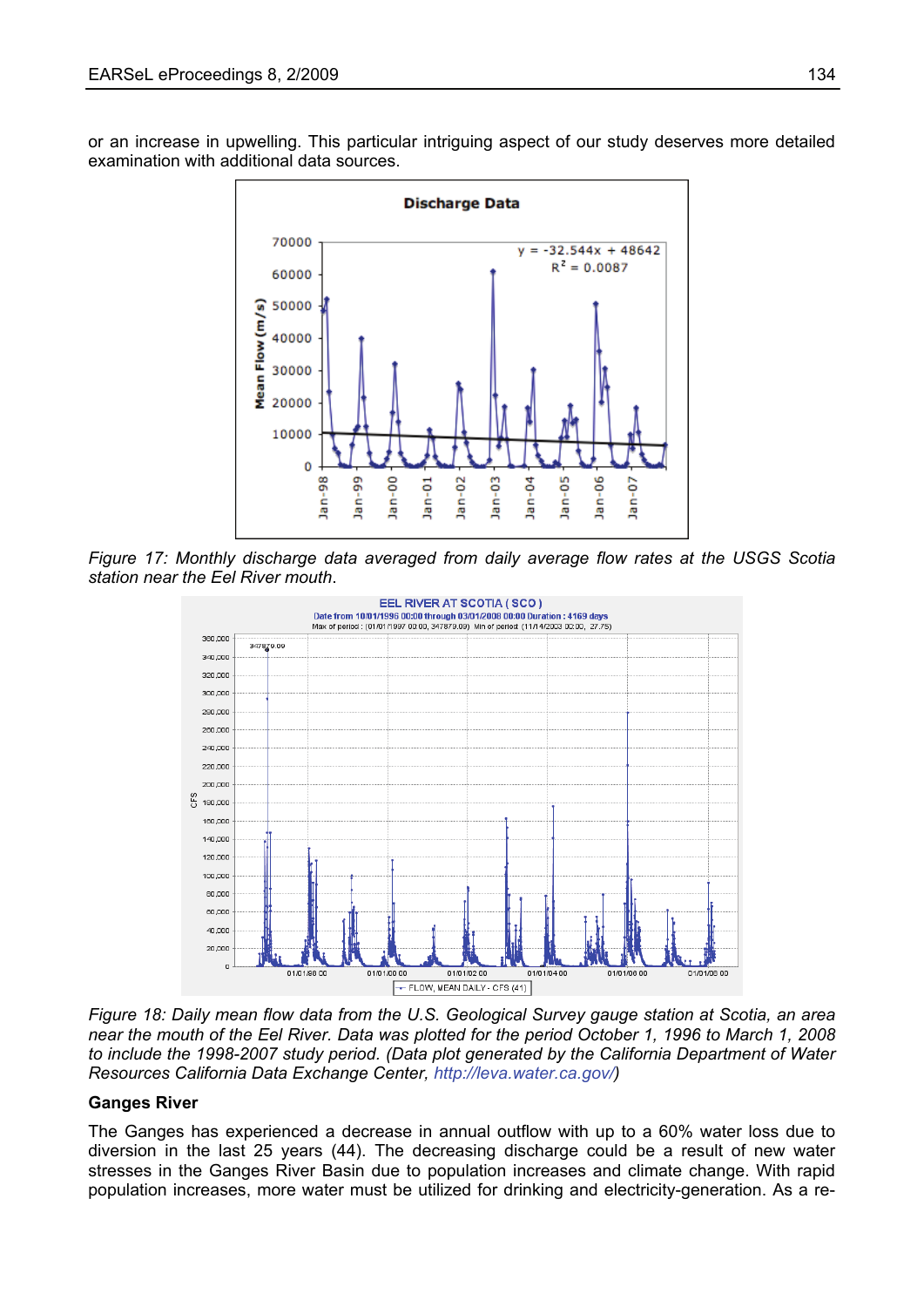sponse to these pressures, many dams have been constructed along the Ganges. In 2004, the World Wide Fund for Nature identified the Ganges River (in its report 'Rivers at Risk') as one of the 20 most susceptible rivers. These water stress changes might already be appearing due to the number of large-scale dams (28). In addition, while climate change might also be increasing the discharge of the Ganges (45), human factors will likely increase demand on Ganges River water resources. Our data also shows a decreasing chl *a* trend. Decreasing flow may decrease the amount of nitrogen available for phytoplankton productivity in the Bay of Bengal. Therefore, the chl *a* trend is most plausibly related to decreasing discharge.

## **Po River**

In October 2000, the Po River experienced a 100-year flood, which contributed a prolonged elevated discharge level from October 13, 2000 through December 4, 2000. Although the Po River has been almost 'tamed' by dams, the effects of the flood were drastic. Sustained discharge caused an influx of nutrients and sediments into the Po River (46). At the mouth of the river, the total suspended matter (TSM) decreased the light available to the phytoplankton. Therefore, the chl *a* concentration was not high at the river mouth. Farther south, the TSM decreased, allowing light to reach the phytoplankton below the surface. The light coupled with the high nutrient loads led to an intensive diatom bloom in the southern area with nutrient deficiency and oxygen saturation up to 200% near our sample plot (47). Our time series shows this increase in chlorophyll for the month of November 2000, exhibiting the diatom bloom and its associated chl *a* peak concentration.

## **Comparison to previous research**

The results of our study, in which we observe a reduction of chl *a* concentrations over the timeseries period in many of the river outflow zones, seem to be at odds with the observations of Gregg et al. (12). In this paper, a 4% increase in global chlorophyll concentrations was reported, with most of the increase occurring in the coastal zone. Gregg et al. indicate that most of the increase occurred in the following regions: the Patagonian Shelf, Bering Sea, eastern Pacific, southwest African, and Somalian coasts. Only one of these regions, southwest Africa, corresponds to one of our study regions, the Congo River outflow zone, and our study region may have been slightly further from the southwest African coast than the region where significant increasing trends were observed by Gregg et al. In fact, most of the regions we examined do not exhibit a significant trend in either direction in the Gregg et al. global compilation. One region, the Adriatic, exhibits a decreasing trend that may be compared to our results for the Po River, but our study region was located closer to the Po River mouth than the Adriatic Sea region which shows a decreasing trend. In the first attempt to utilize Giovanni's time-series capability to investigate coastal chl *a* trends (48), the western coast of South America was used to test the methods used in this paper. This region exhibited a strong positive trend in the Gregg et al. results, and the trend was similarly robust in (48).

Furthermore, our study covered a longer period (January 1998 – December 2007) than Gregg et al. (January 1999 – December 2003). This longer period may have accentuated lower values in the time-series occurring near the end of the study period; an example of this effect is seen in the Ganges River time-series.

The effect of the longer time-series may also be apparent in Vantrepotte and Mélin (49), which updated Gregg et al.'s results for the 10-year SeaWiFS data set. In their results, the absence of trends is clearly noted for the Amazon, Orinoco, and Congo outflow regions, and decreasing trends in agreement with our results are clearly noted for the Po, Missisippi East, and Ganges outflow regions. A positive trend near the outflow region of Galveston Bay is near the Mississippi East region, but the scale of the results is too coarse to allow comparison. No trend is noted near the Pearl River, and positive trends are located near our Eel and Guadalquivir regions, but it is again difficult to determine if our study region is located within the positive trend regions of (49). The general agreement of our results with those of Vantrepotte and Mélin is an encouraging indication that the relatively simple methodology of our techniques yields scientifically valid information.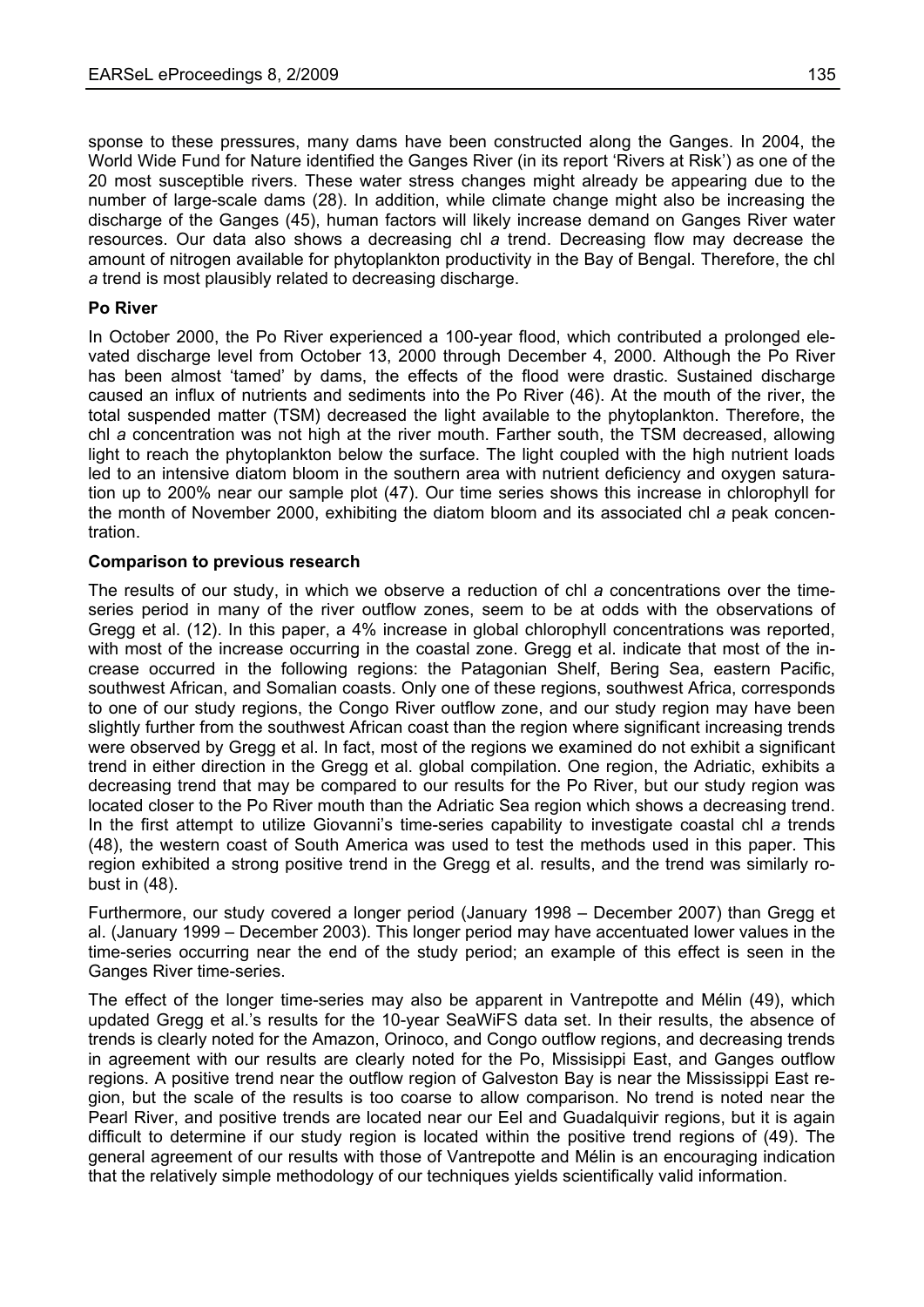It should also be noted that Kahru and Mitchell (50) observed trends of increasing bloom magnitude in areas prone to eutrophication, which includes the outflow zones of large rivers such as the Mississippi. Increases in bloom magnitude in such regions are not necessarily in conflict with our results because they may occur over relatively short time periods compared to the long-term record. Larger blooms could also be induced by stronger peak seasonal hydrologic flow in the rivers, due to a more pronounced melt season or increased precipitation in the watershed.

## **Summary**

In general, the outflow zones of the largest rivers, which were also the rivers least influenced by human activity, did not exhibit significant trends. Most of the other river outflow zones did exhibit observable, and in many cases significant, trends, which we believe are primarily due to reduction of the average mean discharge of the river. This is even true for the Mississippi River, where the time-series covered a period with much higher discharge near the beginning of the time-series than near the end. This diminishment in flow can be attributed to human activity, regional climate change, interannual variability, or all of these factors in concert. The outflow zone of the Pearl River of China is the most notable exception, exhibiting a notable positive trend, which is likely due to increased nutrient loading in this river.

Observations of river-influenced coastal regions utilizing remotely-sensed chl *a* essentially integrate the influences of variable climate-related factors. In addition to discharge volume and nutrient content, other factors may include cloud cover, winds, and local temperatures, all of which can influence phytoplankton concentrations. Coastal currents may also induce changes. However, by using mapped monthly mean data, these factors become included in the overall assessment. A more detailed analysis can utilize higher spatial and temporal resolution data, and data more directly related to water quality, which is a planned developmental goal for the Giovanni system.

This paper demonstrates that utilizing the long-term SeaWiFS chl *a* data set in conjunction with Giovanni and MS Excel® to perform time-series analyses is an efficient way to examine bio-optical trends in the coastal zone. While this study does not utilize *in situ* data, performing more detailed examination of the factors which are implicated in these trends would require additional information, such as nutrient concentrations, salinity, sea surface temperature, sediment concentration, and optical characterization. The use of Giovanni with current and future ocean remote sensing data products, in conjunction with site-specific monitoring efforts, would likely yield important insight into the factors which are most relevant to the trends described here and by other authors.

## **ACKNOWLEDGEMENT**

We wish to acknowledge the support of Erin McMahon at the Goddard Earth Sciences Data and Information Services Center during summer 2008 under the Student Internship Program (SIP) administered by the Goddard Space Flight Center Office of Higher Education.

This paper also benefited greatly from the comments provided by three anonymous reviewers, to whom we express our appreciation.

## **REFERENCES**

- 1 Strange E M, K D Fausch & A P Covich, 1998. Sustaining ecosystem services in humandominated watersheds: Biohydrology and ecosystem processes in the South Platte River Basin. Environmental Management, 23(1): 39-54
- 2 Ye B, D Yang & D L Kane. 2003. Changes in Lena River streamflow hydrology: Human impacts versus natural variations. Water Resources Research, 39(7): 1200; doi: 10.1029/2003WR001991
- 3 Gergel S E, M G Turner J R Miller, J M Melack & E M Stanley, 2002. Landscape indicators of human impacts to riverine systems. Aquatic Science, 64: 118-128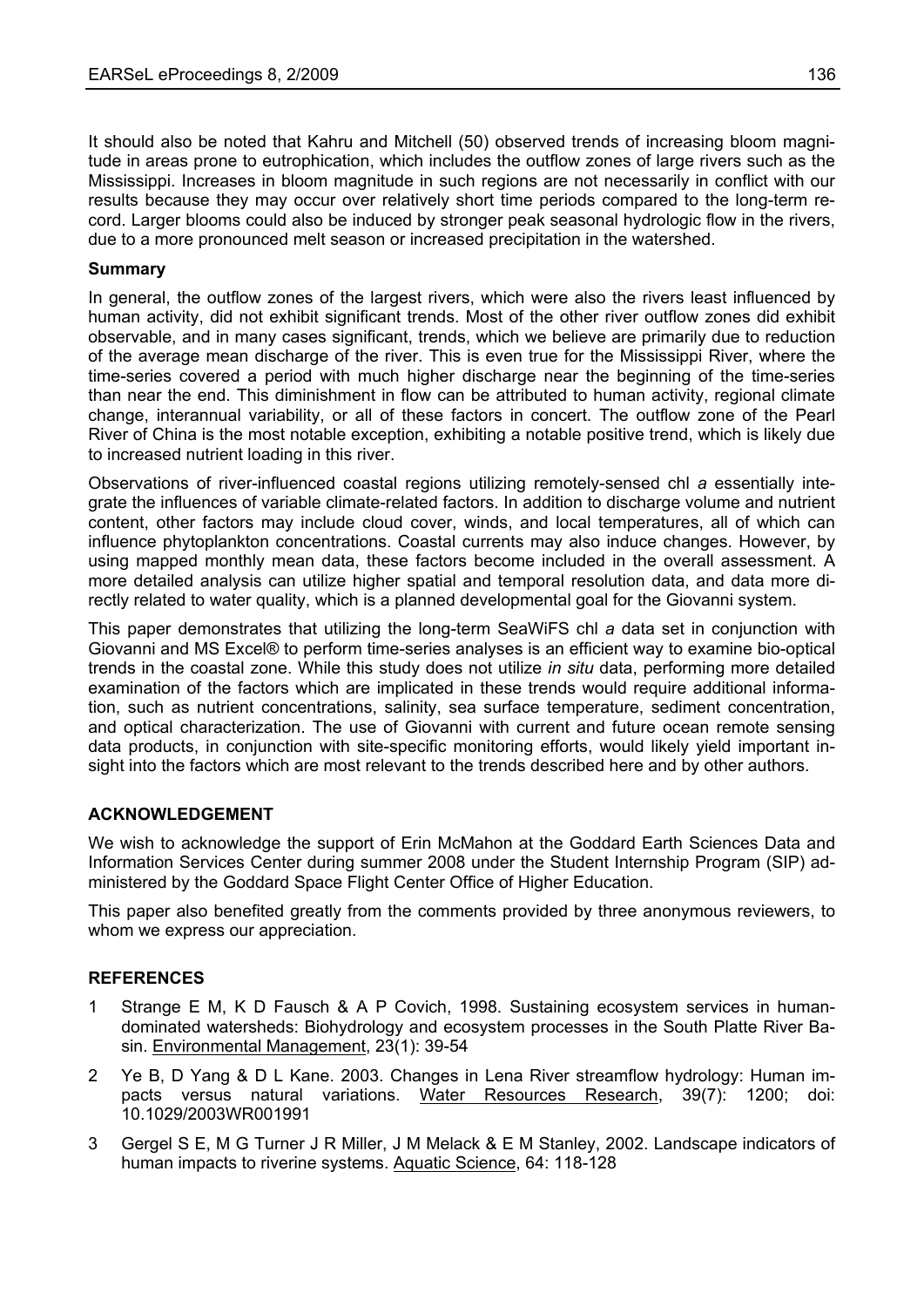- 4 Surian N, 1999. Channel changes due to river regulation: The case of the Piave River, Italy. Earth Surface Processes and Landforms, 24: 1135-1151
- 5 Calder I R, R L Hall, H G Bastable, H M Gunston, O Shela, A Chirwa & R Kafundu, 1995. The impact of land use change on water resources in sub-Sahara Africa: a modeling study of Lake Malawi. Journal of Hydrology,170: 123-135.
- 6 Tang Z, B A Engel, B C Pijanowski & K J Lim, 2005. Forecasting land use change and its environmental impact at a watershed scale. Journal of Environmental Management, 76: 35-45
- 7 Palmer M A, C A R Liermann, C Nilsson, M Flörke, J Aleamo, P S Lake & N Bond, 2008. Climate change and the world's river basins: anticipating management. Front Ecolo Environ, 6, doi:10.1890/060148
- 8 Jain S & U Lall. 2001. Floods in a changing climate: does the past represent the future? Water Resources Research, 37(12): 3193-3205
- 9 Rabalais N N, W J Wiseman, R E Turner, B K Sen Gupta & Q Dortch, 1996. Nutrient changes in the Mississippi River and system response on the adjacent continental shelf. Estuaries, 19(2B): 386-407
- 10 Ætebjerg G, J Carstensen, K Dahl, J Hansen, K Nygaard, B Rygg, K Sørensen, G Severinsen, S Casartelli, W Schrimpf, C Schiller, J N Druon & A Künitzer, 2001. Eutrophication in Europe's coastal waters. European Environmental Agency [http://www.eea.europa.eu/publications/topic\\_report\\_2001\\_7/page001.html](http://www.eea.europa.eu/publications/topic_report_2001_7/page001.html) (last date accessed: 09.11.2009)
- 11 Eplee R, R A Barnes, F S Patt, G Meister & C R McClain, 2004. SeaWiFS lunar calibration methodology after six years on orbit. In: Earth Observing Systems IX. Edited by W. L. Barnes and J J Butler, (Proceedings of the SPIE, Volume 5542) 1-13
- 12 Gregg W, N Casey, & C McClain, 2005. Recent trends in global ocean chlorophyll. Geophysical Research Letters, Vol. 32, L03606, doi:10.1029/2004GL021808
- 13 Acker J & G G Leptoukh, 2007. Online analysis enhances use of NASA earth science data. EOS, Transactions of the American Geophysical Union, Vol. 88 (2), 14 & 17.
- 14 Acker, J G, G G Leptoukh, S Kempler, S Berrick, H Rui & S Shen, 2007. Application of NASA Giovanni to Coastal Zone Remote Sensing Research. Proceedings, 3rd EARSeL Workshop *Remote Sensing of the Coastal Zone,* 7-9 June 2007, Bolzano, Italy (EARSeL, Strasbourg, France); [http://www.earsel.org/SIG-CZ/3rd\\_CZ\\_workshop/publications/wscz2007-acker.pdf](http://www.earsel.org/SIG-CZ/3rd_CZ_workshop/publications/wscz2007-acker.pdf)  (last date accessed: 09.11.2009)
- 15 Acker J G, G Leptoukh, S Shen, T Zhu & S Kempler, 2008. Remotely-sensed chlorophyll-a observations of the northern Red Sea indicate seasonal variability and influence of coastal reefs. Journal of Marine Systems, 69: 191-204
- 16 Acker J G, L Harding, G Leptoukh, T Zhu & S Shen, 2005. Remotely-sensed chlorophyll *a* at the Chesapeake Bay mouth is correlated with annual freshwater flow to Chesapeake Bay. Geophysical Research Letters., 32, L05601, doi:10.1029/2004GL021852
- 17 Shen S, G G Leptoukh, J G Acker, Z Yu & S J Kempler, 2008. Seasonal variations of chlorophyll *a* concentrations in the Northern South China Sea. IEEE Geoscience and Remote Sensing Letters, 5: 315-319
- 18 Zar J.H, 1976. Biostatistical Analysis, 3rd Ed. (Prentice-Hall) 662 pp.
- 19 Milliman J D & J P M Syvitski, 1992. Geomorphic/Tectonic Control of Sediment Discharge to the Ocean: The importance of Small Mountainous Rivers. The Journal of Geology, 100: 525- 544
- 20 Nittrouer, C A & D J DeMaster, 1996. The Amazon shelf setting: tropical, energetic, and influenced by a large river. Continental Shelf Research, 16(5/6): 553-573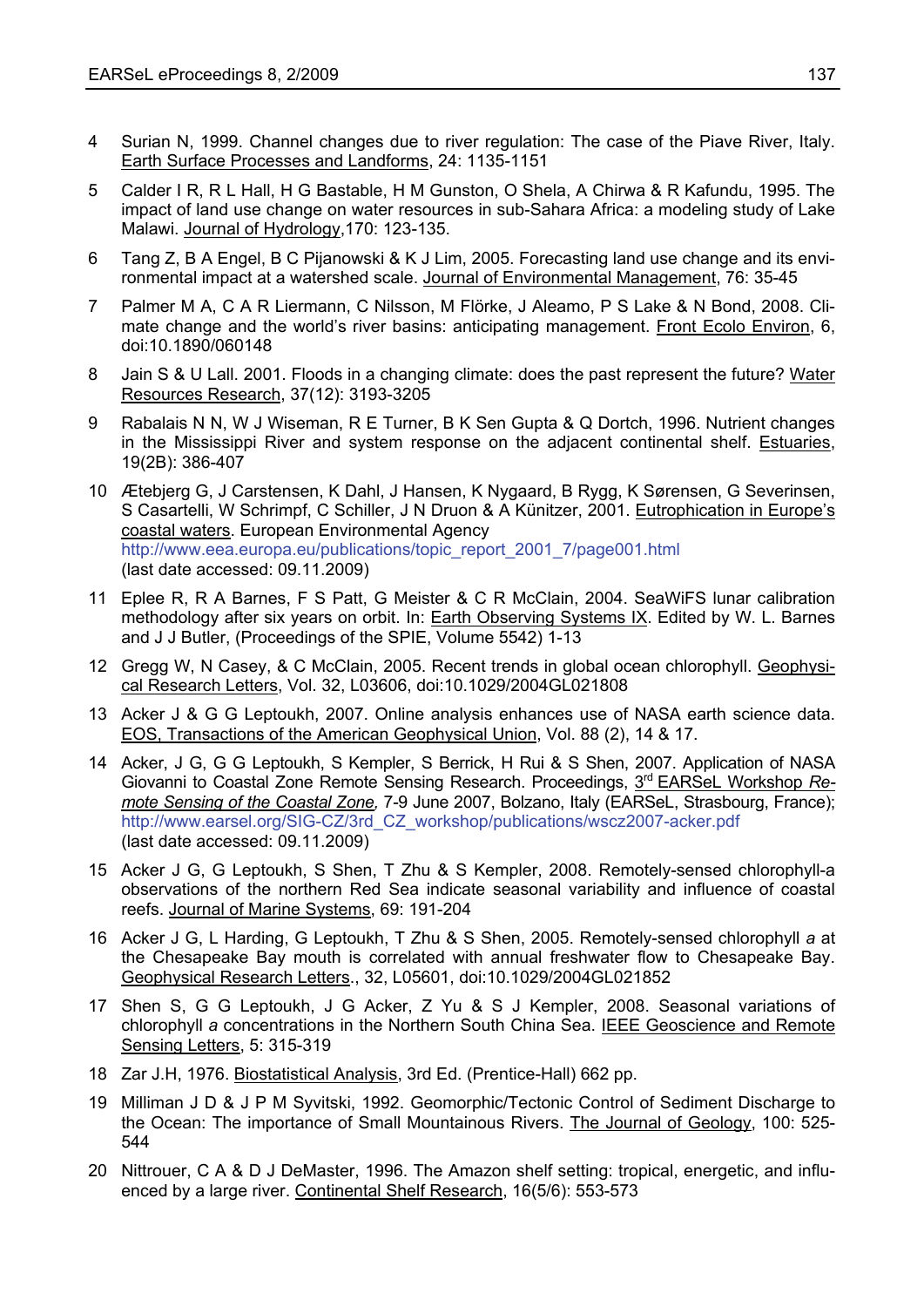- 21 Eisma D, J Kalf & S J Van Der Gaast, 1978. Suspended matter in the Zaire estuary and the adjacent Atlantic Ocean. Netherlands Journal of Sea Research, 12(3/4): 382-406
- 22 Meade R H, 1994. Suspended sediments of the modern Amazon and Orinoco rivers. Quaternary International, 21: 29-39
- 23 Meade R H, F H Weibezahn, W M Lewis Jr. & D P Hernandez, 1990. Suspended sediment budget for the Orinoco River. In: The Orinoco River as an Ecosystem, edited by F Weibezahn, H Alvarez & W M Lewis, Jr. (Impresos Rubel, Caracas), 55-80
- 24 Meade R H, 1995. Setting: Geology, hydrology, sediments, and the engineering of the Mississippi River. In: Contaminants in the Mississippi River, 1987-1992, edited by Robert H Meade. US Geological Survey Circular 1133 (Reston, Virginia) <http://pubs.water.usgs.gov/circ1133/> (last date accessed: 09.11.2009)
- **25** Mississippi River/Gulf of Mexico Watershed Nutrient Task Force, 2008. Gulf Hypoxia Action Plan 2008 for Reducing, Mitigating, and Controlling Hypoxia in the Northern Gulf of Mexico and Improving Water Quality in the Mississippi River Basin [http://www.epa.gov/msbasin/pdf/ghap2008\\_update082608.pdf](http://www.epa.gov/msbasin/pdf/ghap2008_update082608.pdf) (last date accessed: 09.11.2009)
- 26 Brown W M & J R Ritter, 1971. Sediment transport and turbidity in the Eel River Basin, California, U.S. Geological Survey Water Supply Paper 1986, 70pp.
- 27 Islam M R, S F Begum, Y Yamaguchi & K Ogawa, 1999. The Ganges and Brahmaputra rivers in Bangladesh: basic denudation and sedimentation. Hydrological Processes, 13: 2907-2923
- 28 World Wildlife Fund, 2004. Rivers at Risk: Dams and the future of freshwater ecosystems. Report, World Wide Fund for Nature and World Resources Institute (WWF), 48 pp. <http://assets.panda.org/downloads/riversatriskfullreport.pdf> (last date accessed: 09.11.2009)
- 29 Braga G & S Gervasoni, 1989. Evolution of the Po River: Example of the Application of Historic Maps. In Historic Change of Large Alluvial Rivers: Western Europe, edited by G E Petts, H Moller, & A L Roux (John Wiley & Sons) pp. 113-126
- 30 Syvitski J P M & A J Kettner, 2007. On the flux of water and sediment into the Northern Adriatic Sea. Continental Shelf Research 27(3-4): 296-308
- 31 Freudenreich H, J Saba & W Landsman. ROBUST\_LINEFIT, The IDL Astronomy User's Library (NASA Goddard Space Flight Center, Greenbelt, Maryland) [http://idlastro.gsfc.nasa.gov/ftp/pro/robust/robust\\_linefit.pro](http://idlastro.gsfc.nasa.gov/ftp/pro/robust/robust_linefit.pro) (last date accessed: 09.11.2009)
- 32 Moulton T P & K M Wantzen, 2006. Conservation of tropical streams special questions or conventional paradigms? Aquatic Conservation: Marine and Freshwater Ecosystems*,* 16: 659- 663
- 33 Lohrenz S E, D G Redalje, W-J Cai, J Acker & M Dagg, 2008. A retrospective analysis of nutrients and phytoplankton productivity in the Mississippi River plume**.** Continental Shelf Research, 28: 1466-1475
- 34 Walker N D & N N Rabalais, 2006. Relationships among satellite chlorophyll a, river inputs, and hypoxia on the Louisiana continental shelf, Gulf of Mexico. Estuaries and Coasts, 29(6B): 1081-1093
- 35 Mississippi River/Gulf of Mexico Watershed Nutrient Task Force, 2008. Gulf Hypoxia Action Plan 2008 for Reducing, Mitigating, and Controlling Hypoxia in the Northern Gulf of Mexico and Improving Water Quality in the Mississippi River Basin (Environmental Protection Agency, Washington, DC) 64 pp. [http://www.epa.gov/msbasin/pdf/ghap2008\\_update082608.pdf](http://www.epa.gov/msbasin/pdf/ghap2008_update082608.pdf) (last date accessed: 09.11.2009)
- 36 Rabalais N N, R E Turner J Dubravko, Q Dortsch & W J Wisman Jr, 1998. Characterization of hypoxia–topic 1 report for the integrated assessment on hypoxia. In: *Gulf of Mexico: NOAA Coastal Ocean Program Decision Analysis Series* No. 17, 187 pp. <http://www.cop.noaa.gov/pubs/das/das15.pdf> (last date accessed: 09.11.2009)